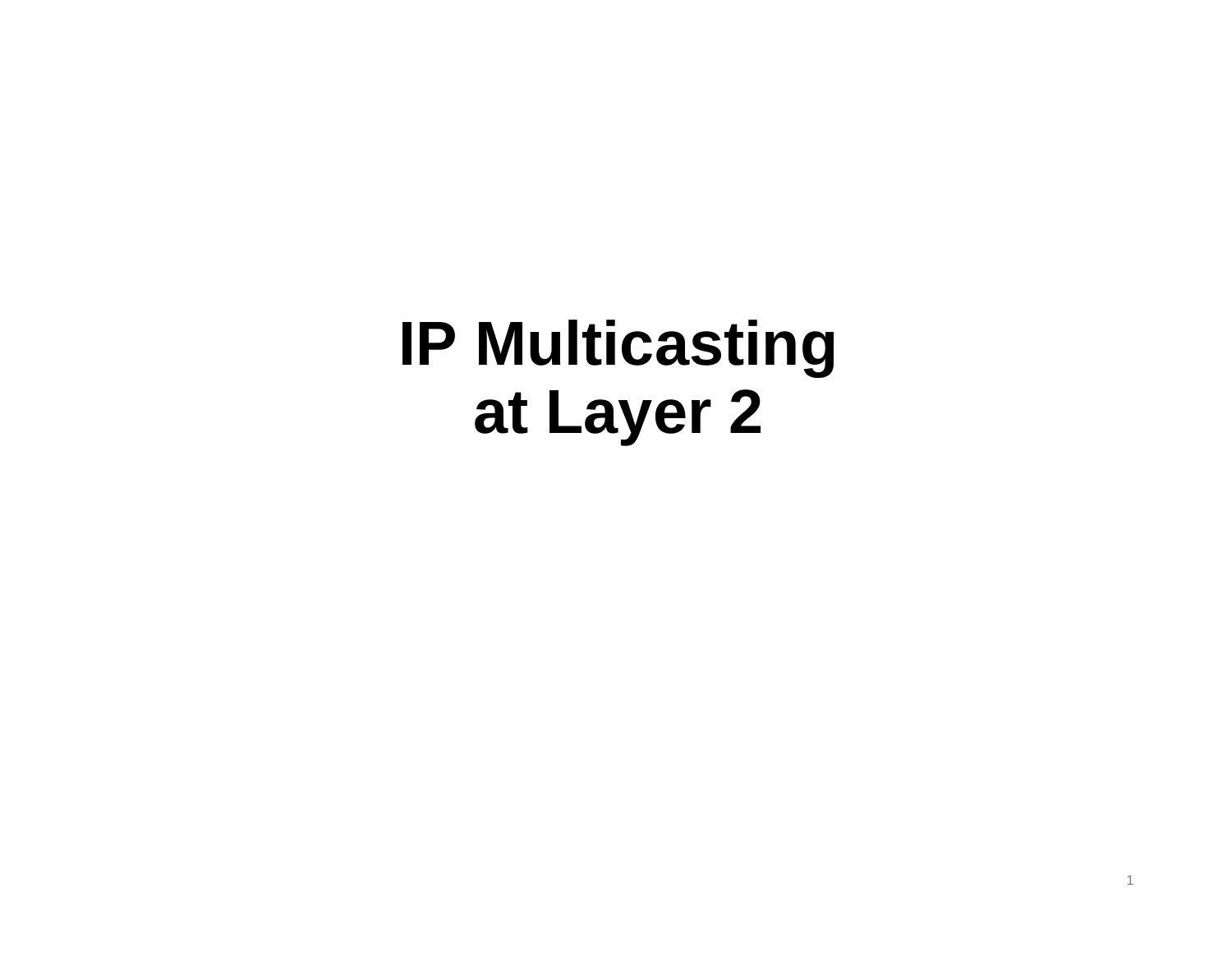#### **Module Agenda**

- **MAC Layer Multicast Addresses**
- **IGMPv2**
- **IGMPv3**
- **L2 Multicast Frame Switching**
	- **IGMP Snooping**
	- $-CGMP$
	- –**PIM Snooping**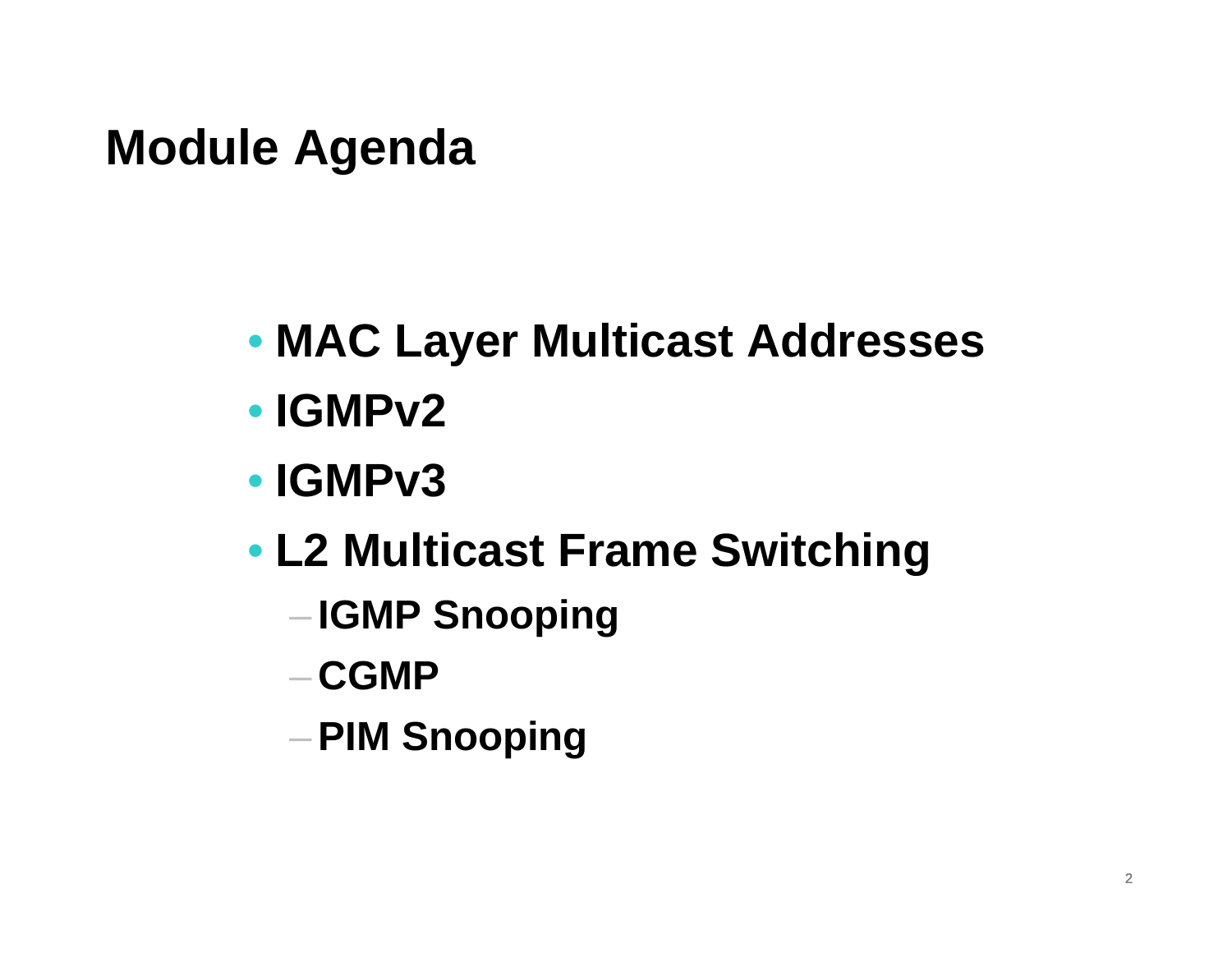#### **MAC Layer Multicast Addresses**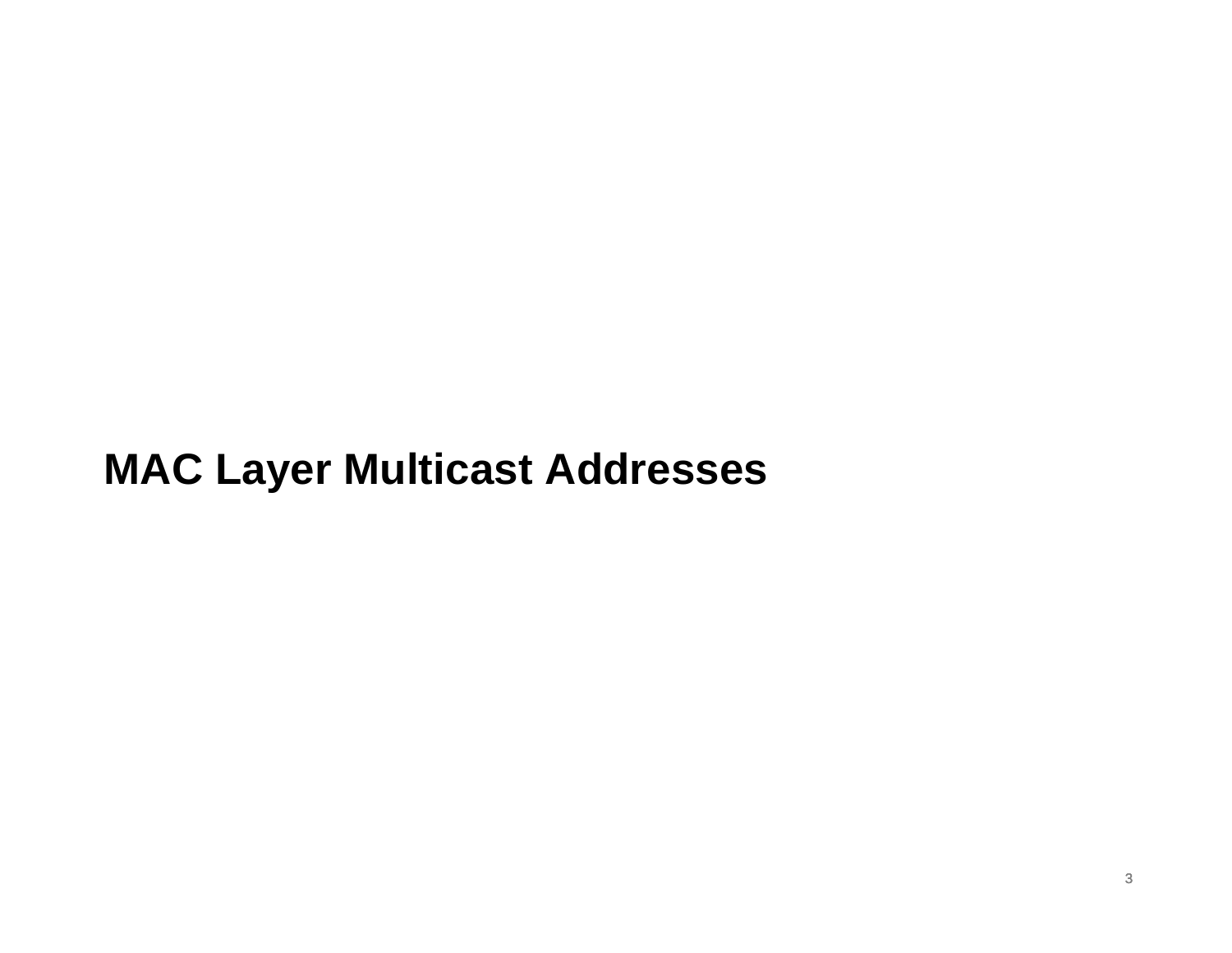#### **Ethernet multicast cím**

• **0. byte 0. bit**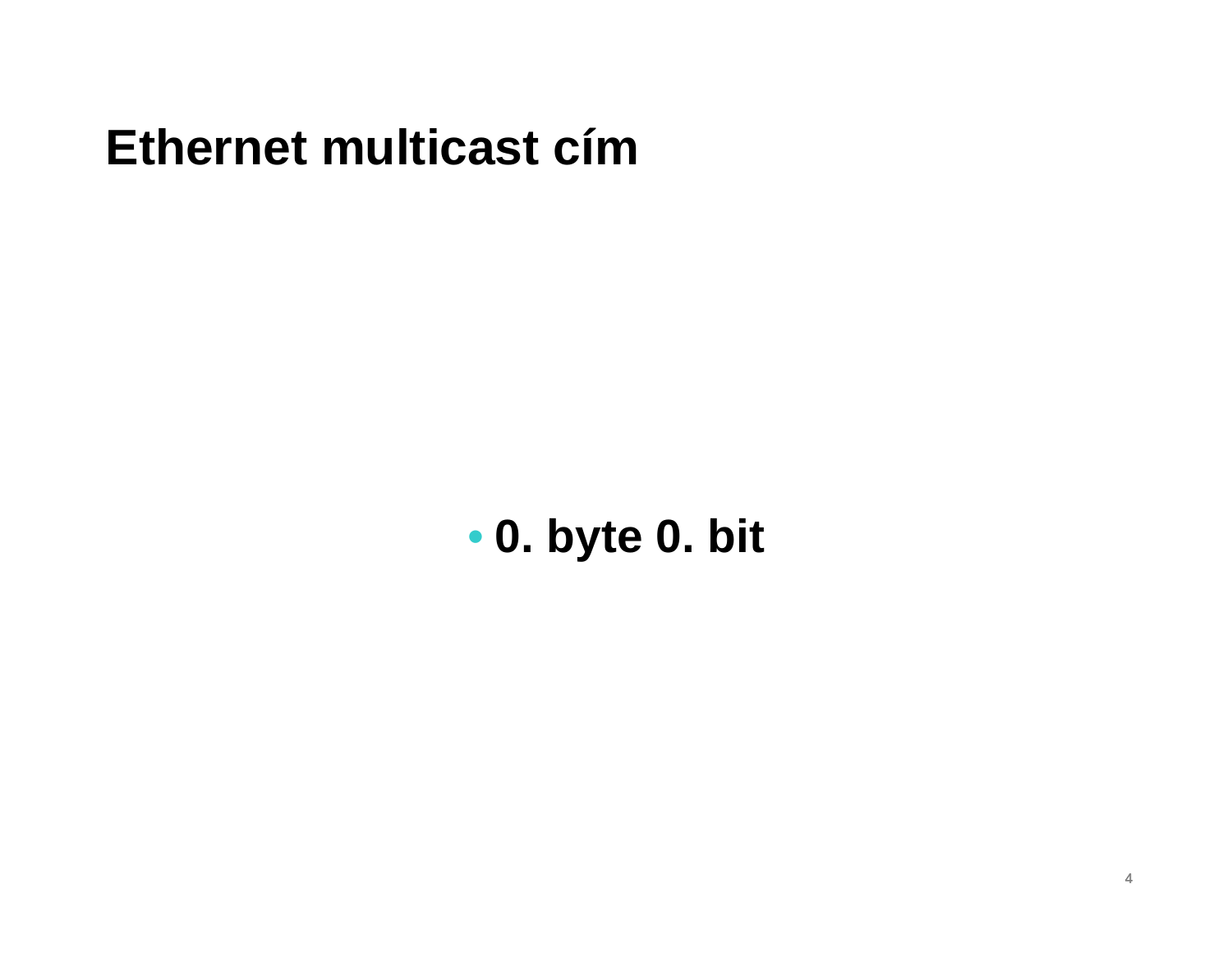#### **IP Multicast MAC Address Mapping(FDDI and Ethernet)**

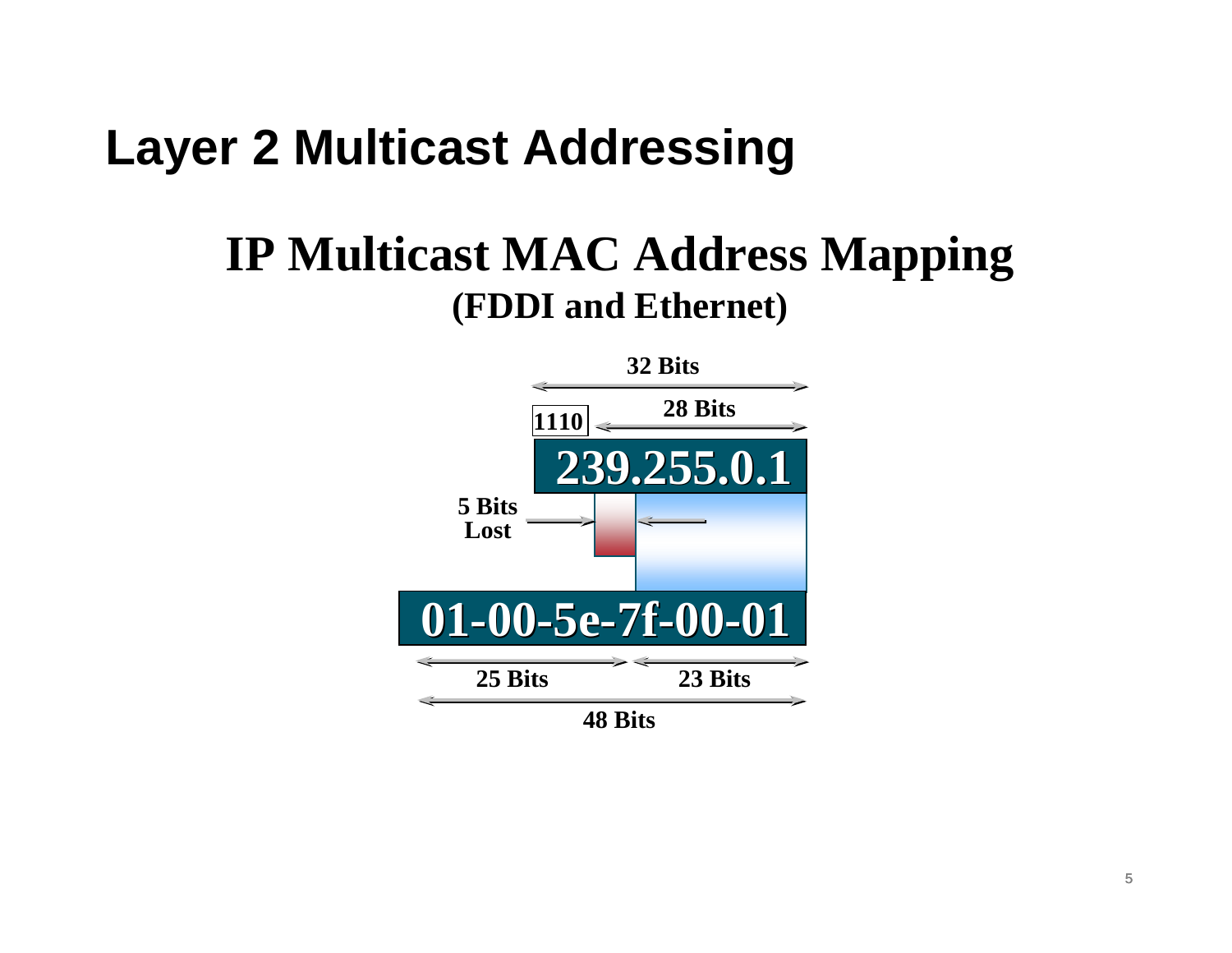- 16 consecutive Organizational Unique Identifiers (OUIs) (IEEE)
- 1 OUI/1000 USD
- one OUI contains 24 bits worth of address space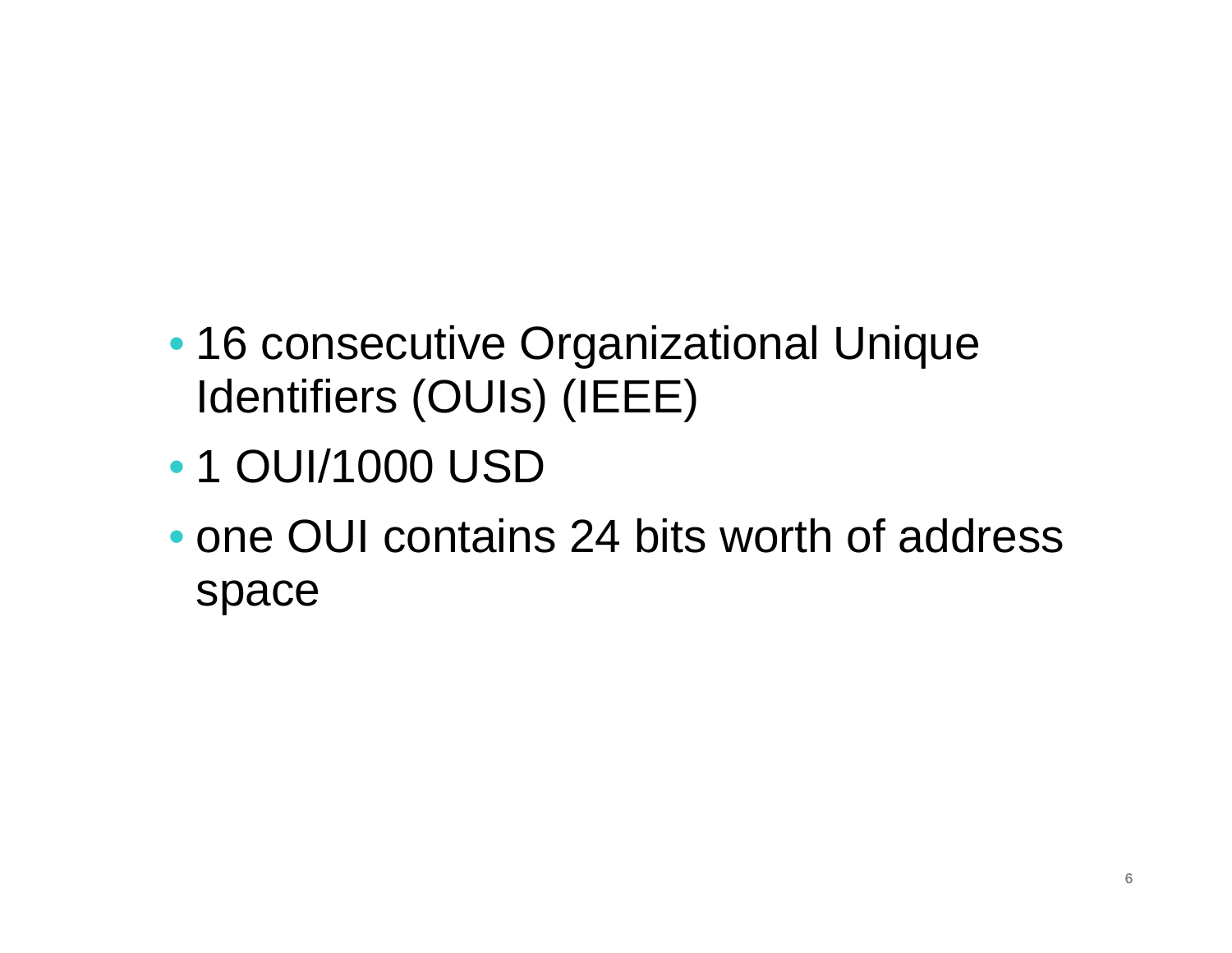#### **IP Multicast MAC Address Mapping(FDDI & Ethernet)**

**Be Aware of the 32:1 Address Overlap**

**32 - IP Multicast Addresses**

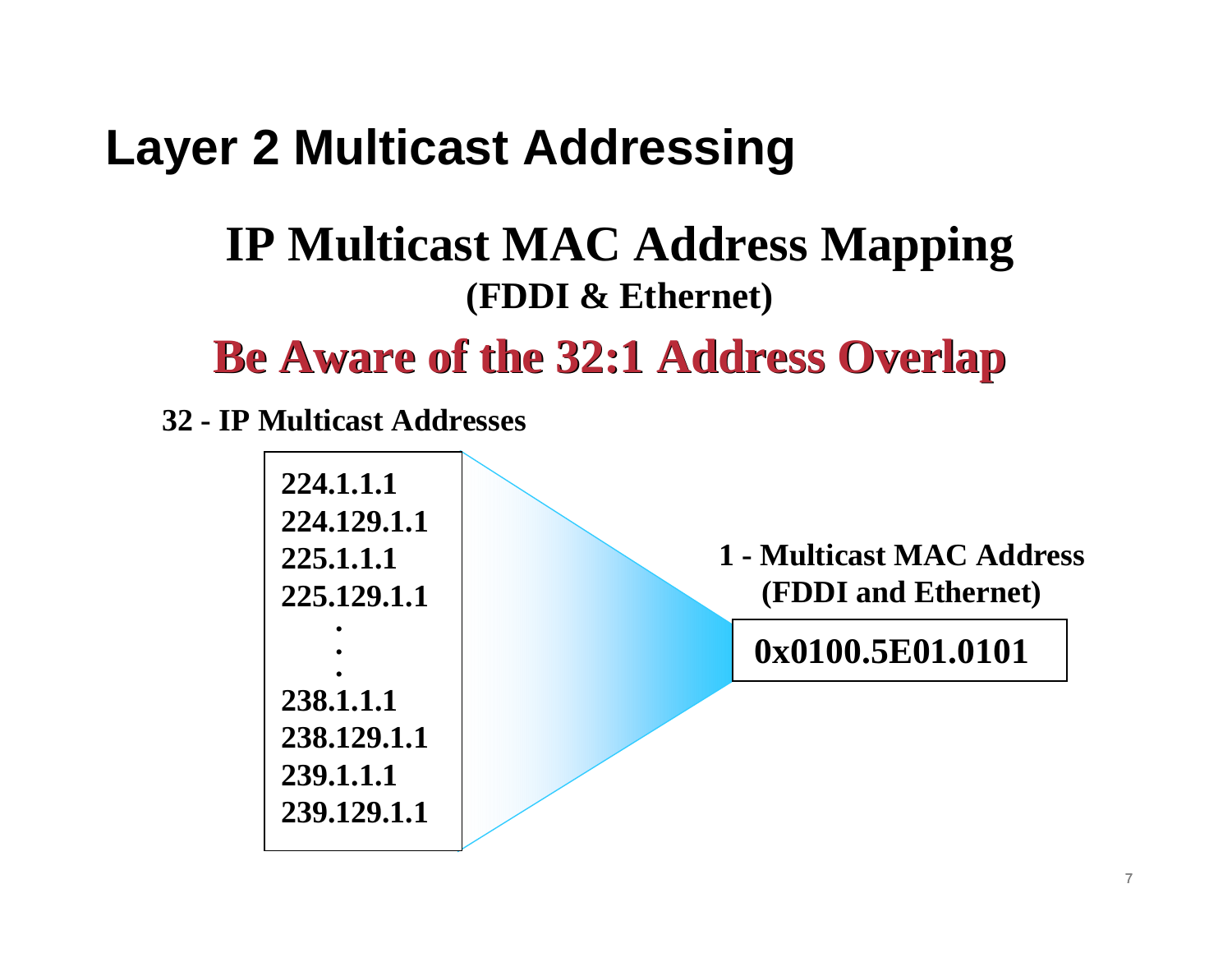#### **IP Multicast MAC Address Mapping(Token Ring)**

**A Layer 3 IPmc Address Maps to a single Token Ring Functional Address or the all ones' Broadcast address:**



**(Shown in Token Ring, non-canonical format)**

**Results in high levels of unwantedinterrupts for non-interested Hosts**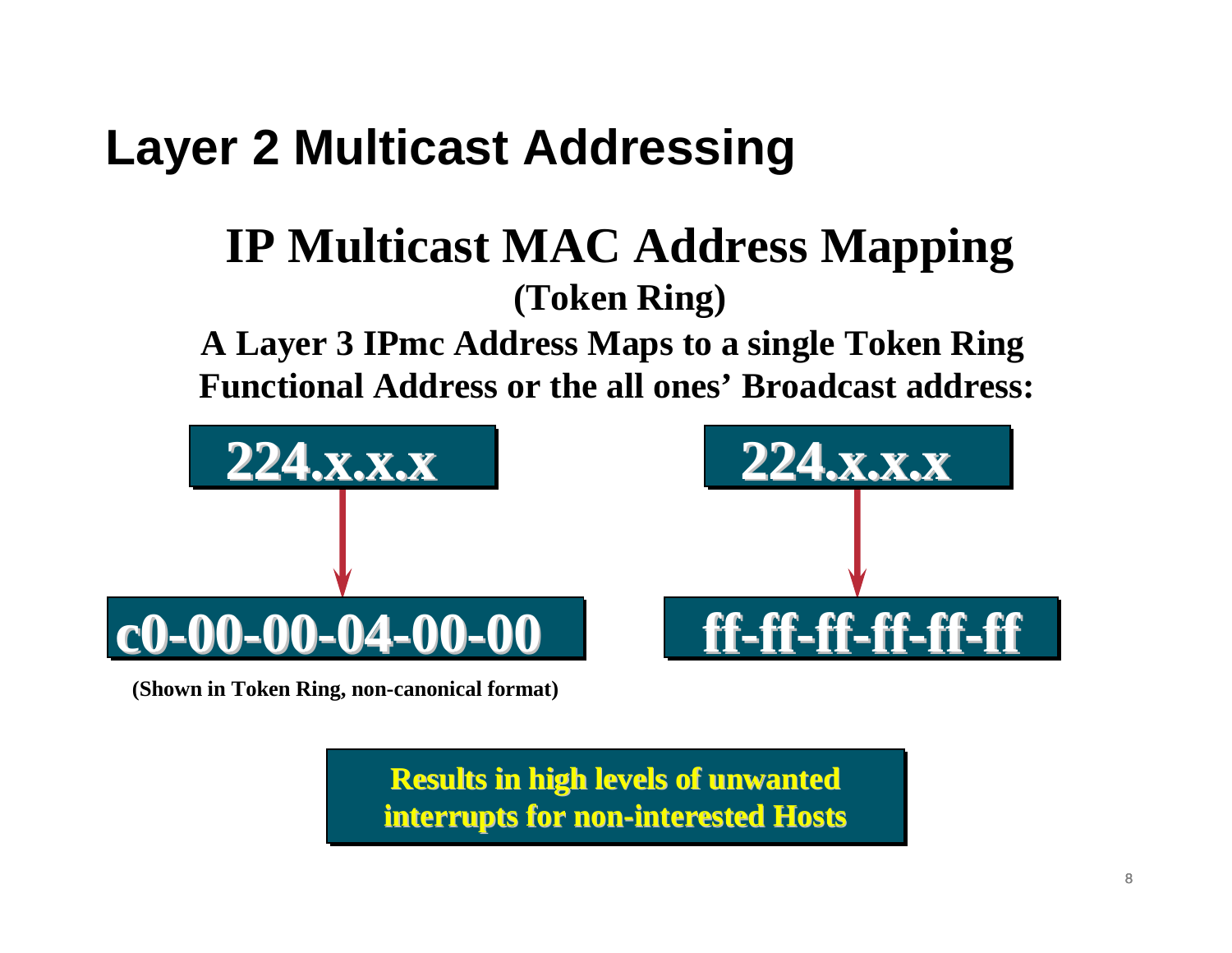#### **Be Aware of the 268,435,200:1 Address OverlapIP Multicast MAC Address Mapping(Token Ring)**

*ALL* **268,435,200 - IP Multicast Addresses**

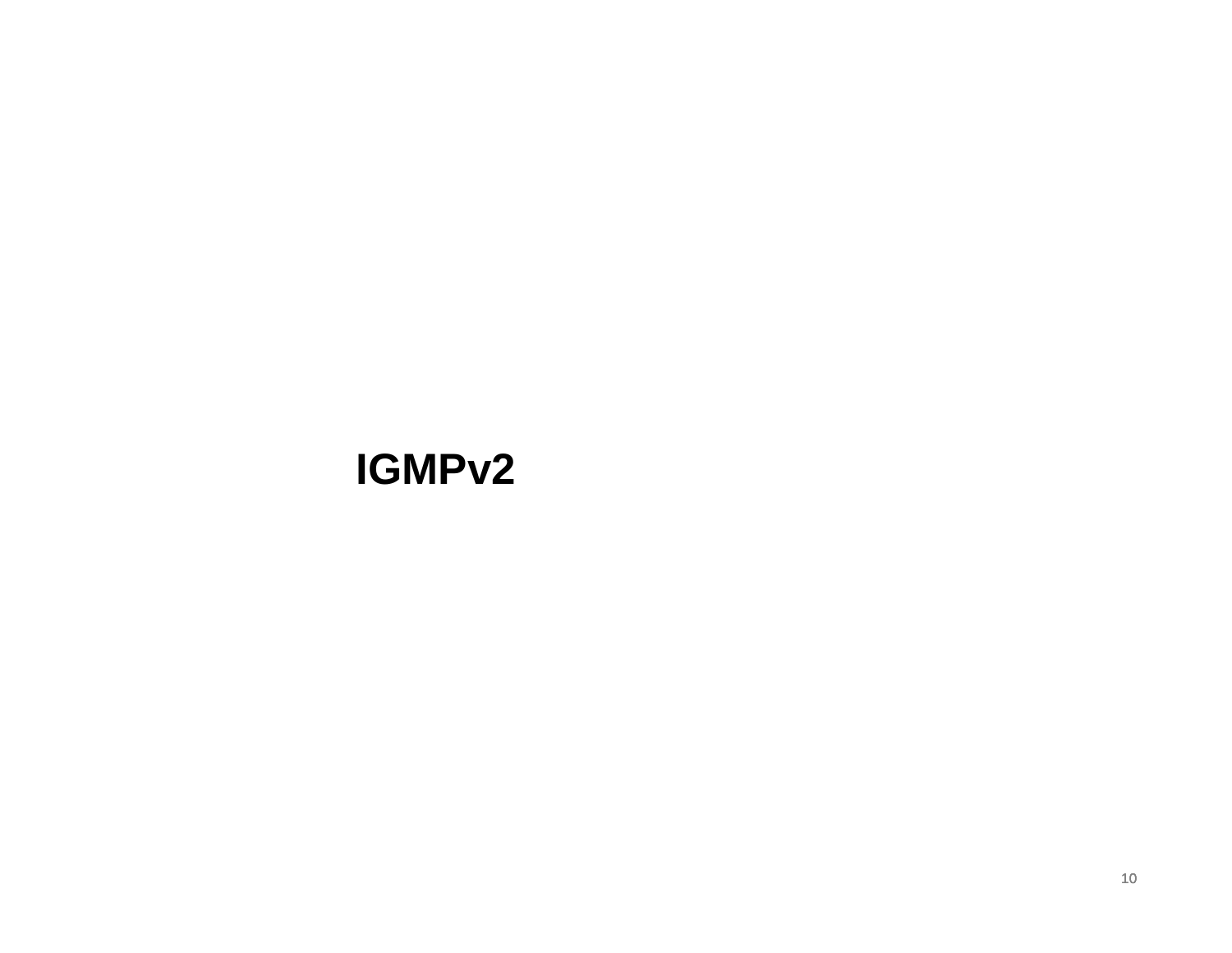## **IGMP**

- **How hosts tell routers about group membership**
- **Routers solicit group membership from directly connected hosts**
- **RFC 1112 specifies first version of IGMP**
- **RFC 2236 specifies current version of IGMP**
- **IGMP v3 enhancements**
- **Supported on UNIX systems, PCs, and MACs**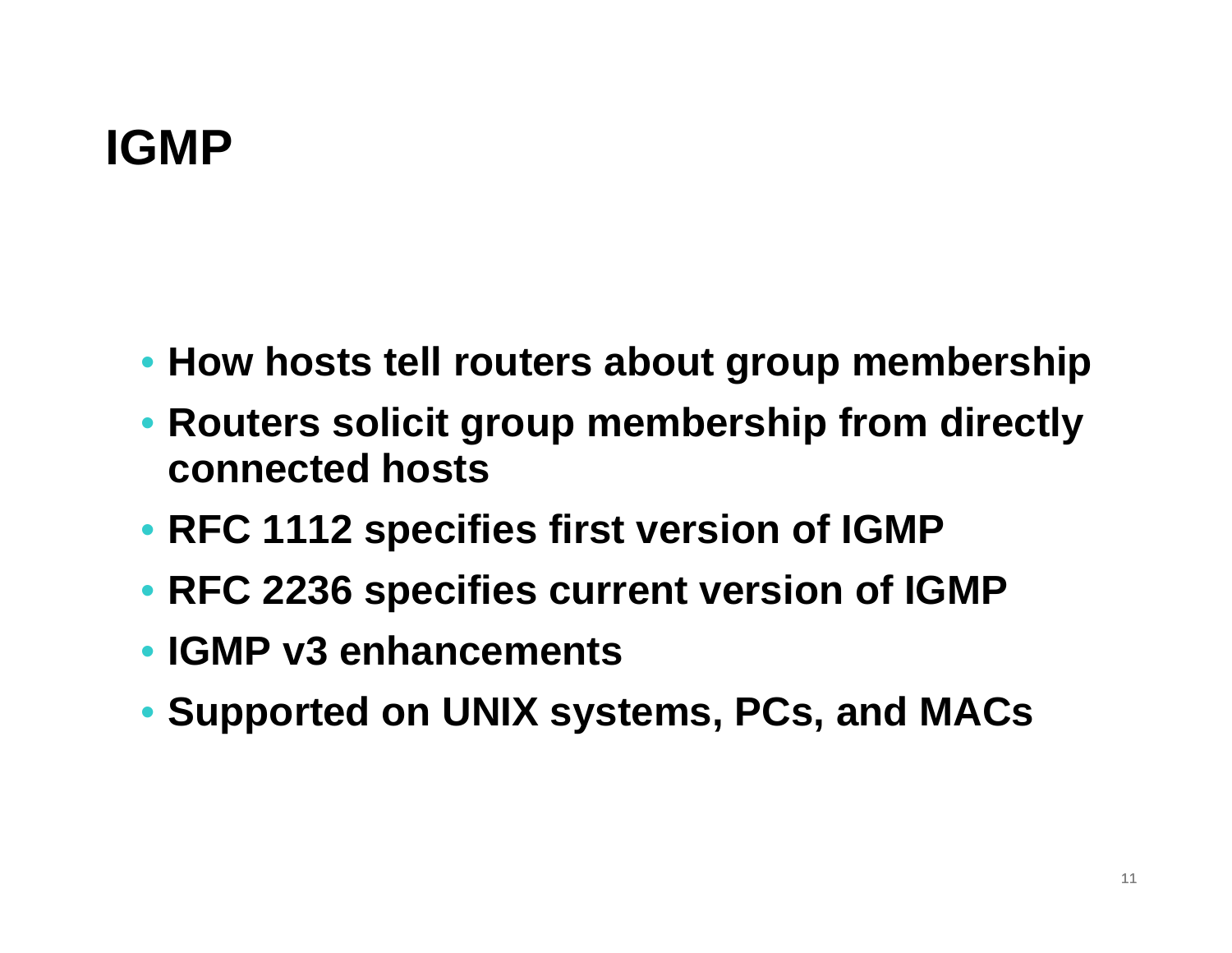## • **RFC 2236**

- **Membership Queries**
	- **Queries sent to 224.0.0.1 with ttl = 1**
	- **One router on LAN is elected to send queries**
	- **Query interval 60–120 seconds**
- **Membership Reports**
	- **IGMP report sent by one host suppresses sending by others**
	- **Restrict to one report per group per LAN**
	- **Unsolicited reports sent by host, when it first joins the group**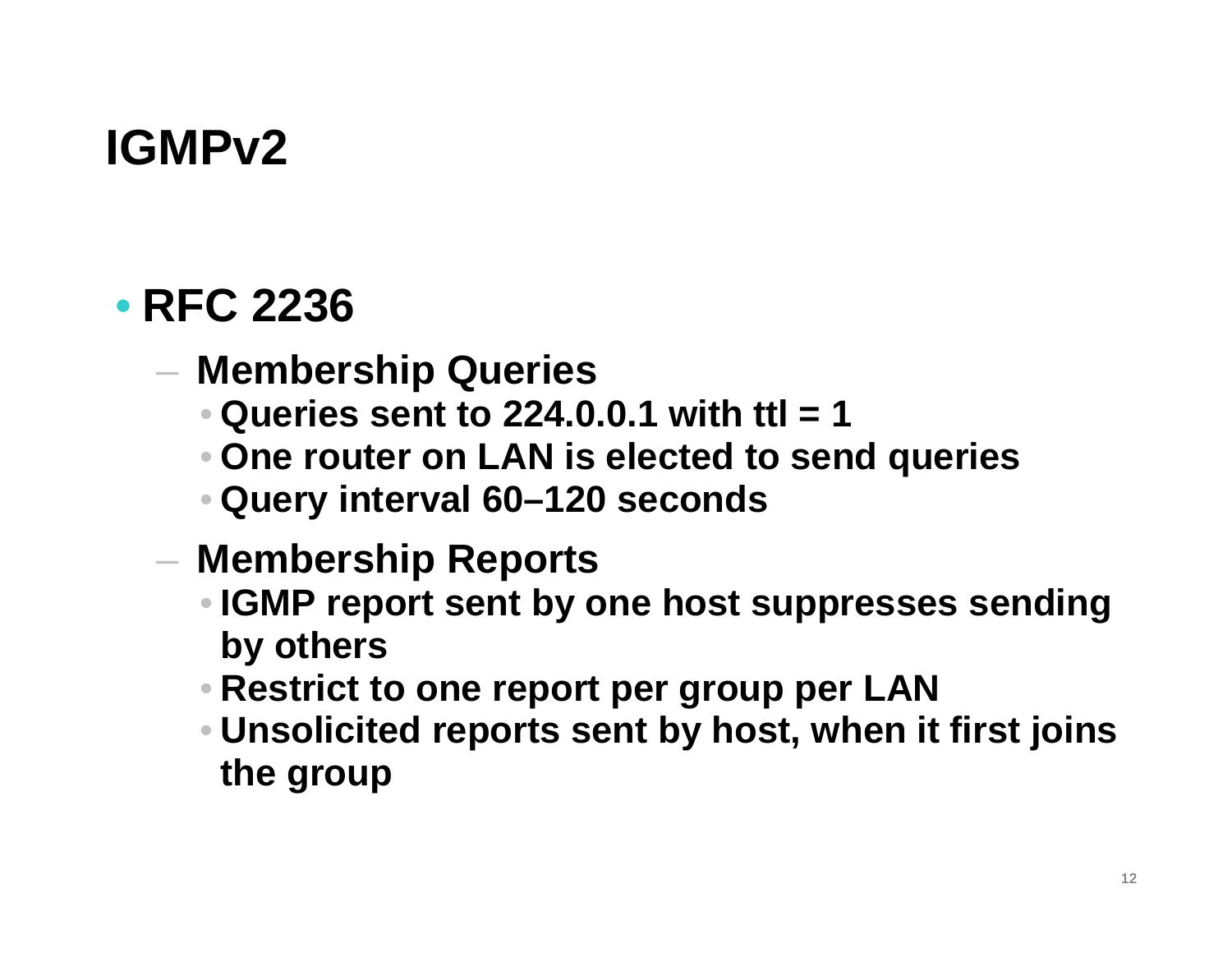#### • **RFC 2236**

- **Group-specific query**
	- **Router sends Group-specific queries to make sure there are no members present before stopping to forward data for the group for that subnet**
- **Leave Group message**
	- **Host sends leave message if it leaves the group and is the last member (reduces leave latency in comparison to v1)**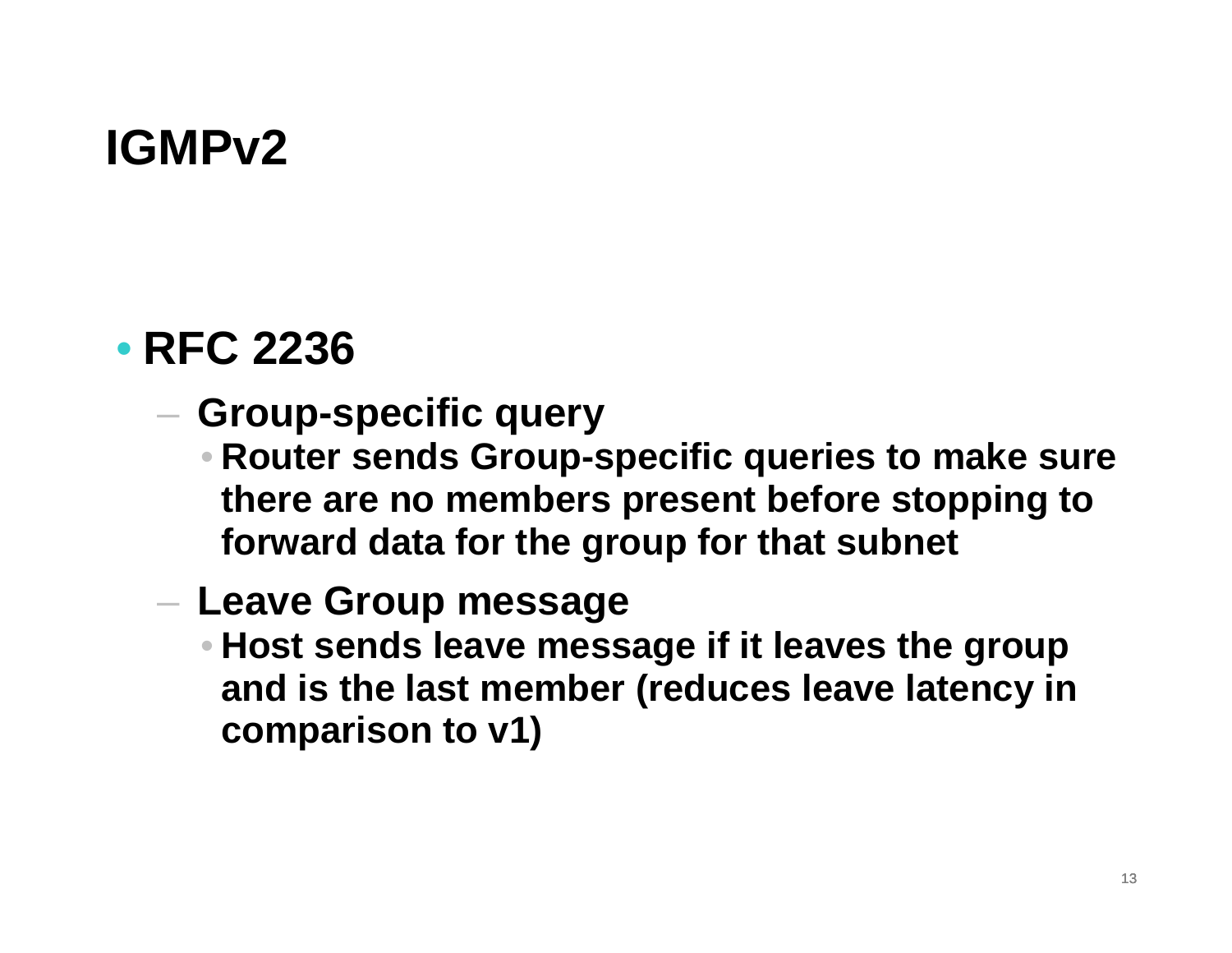- **Querier election mechanism**
	- **On multi-access networks, an IGMP Querier router is elected based on lowest IP address. Only the Querier router sends Queries.**
- **Query-Interval Response Time**
	- **General Queries specify "Max. Response Time" which inform hosts of the maximum time within which a host must respond to General Query. (Improves burstiness of the responses.)**
- $-$  Backward compatible with IGMPv1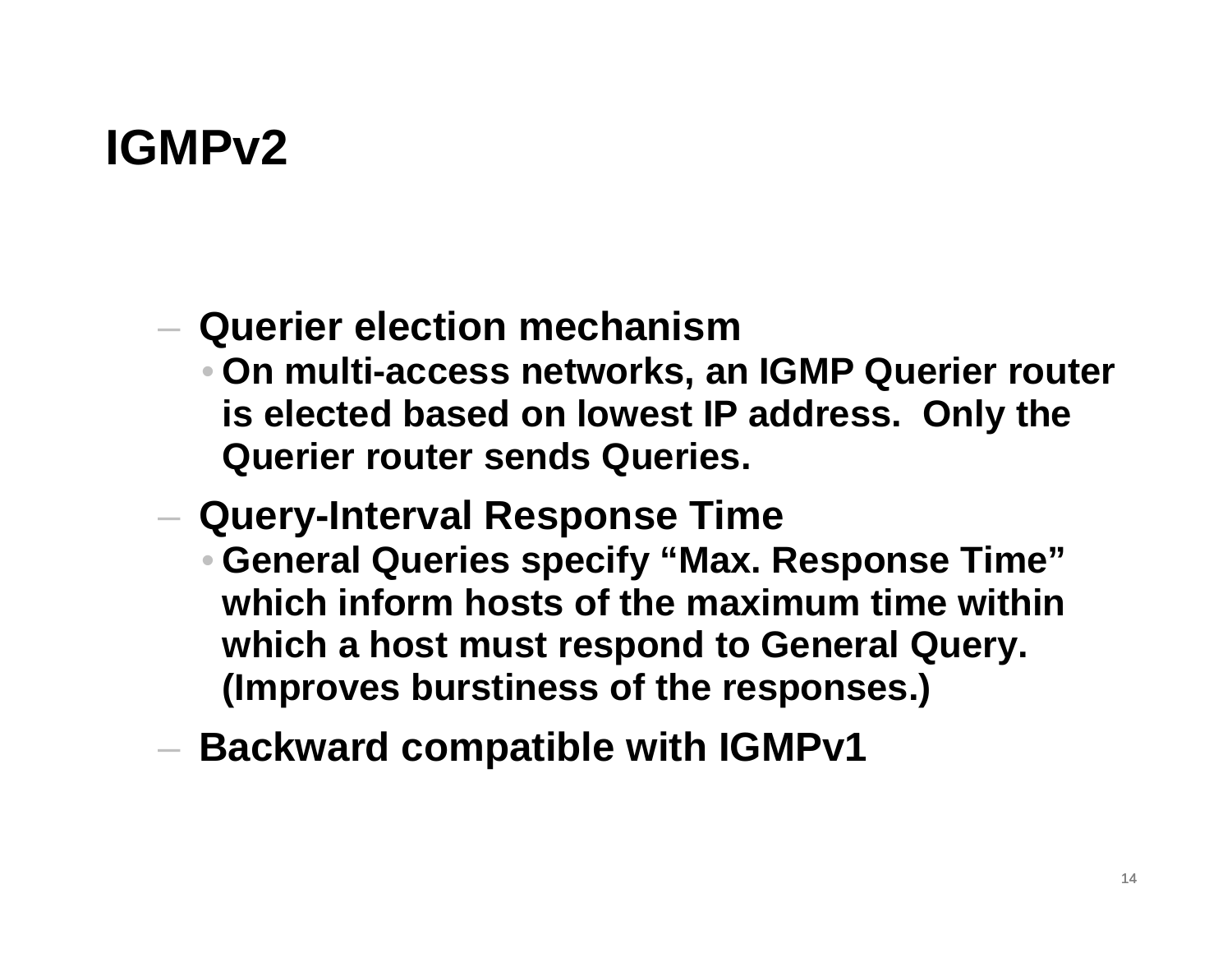## **IGMPv2 – Joining a Group**



• **Joining member sends report to 224.1.1.1 immediately upon joining (same as IGMPv1)**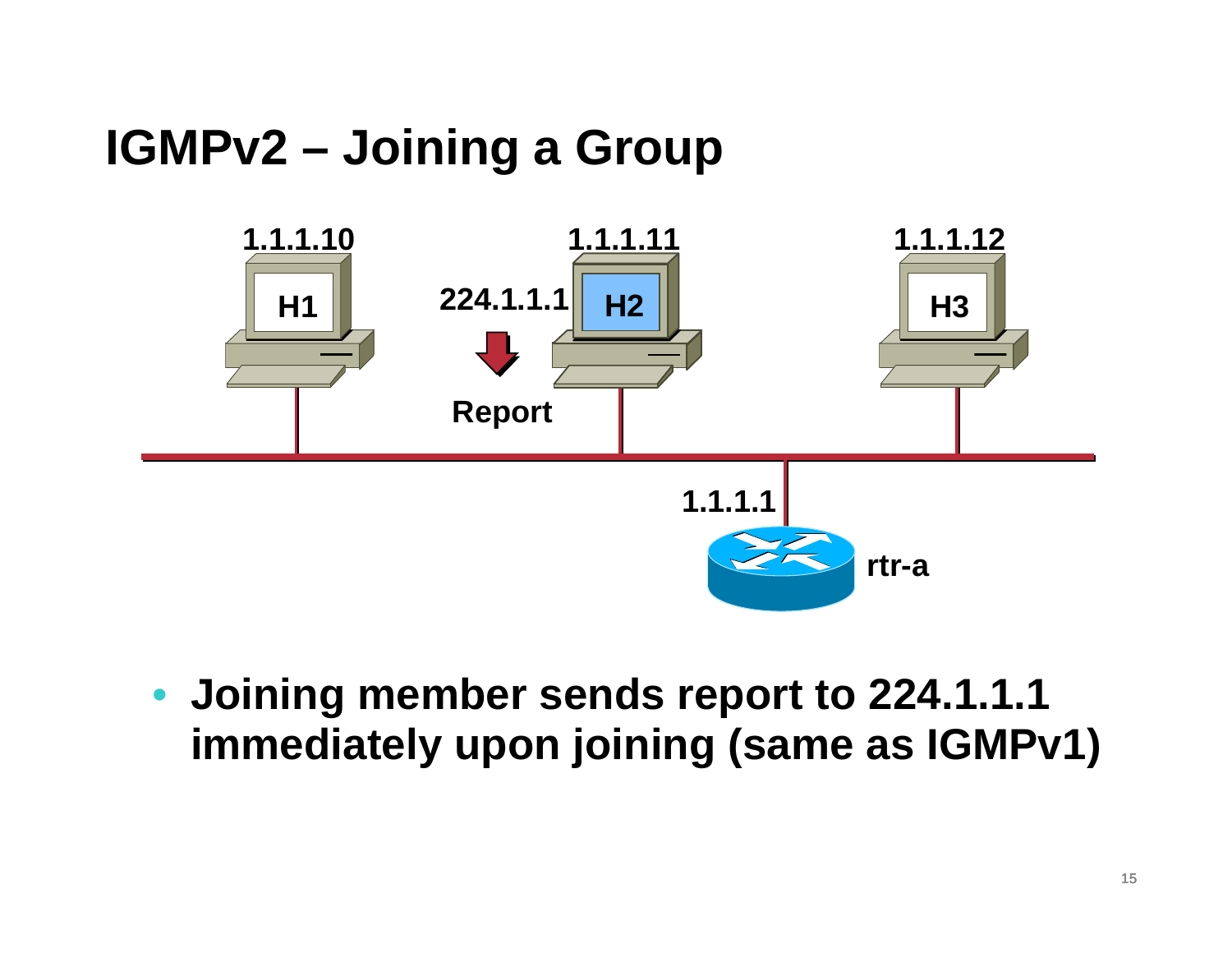### **IGMPv2 – Joining a Group**

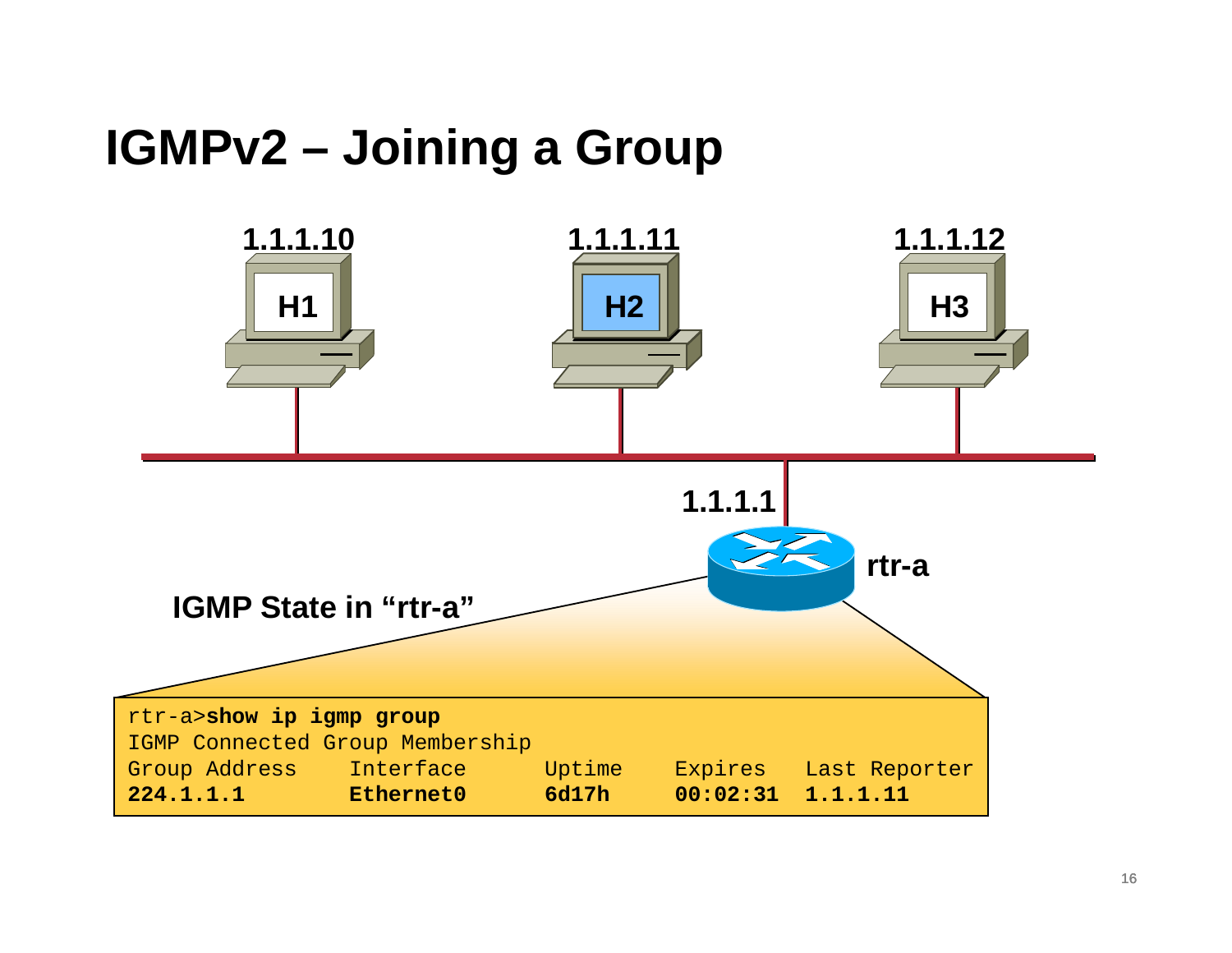## **IGMPv2 – Querier Election**



- **Initially all routers send out a Query**
- **Router w/lowest IP address "elected" querier**
- **Other routers become "Non-Queriers"**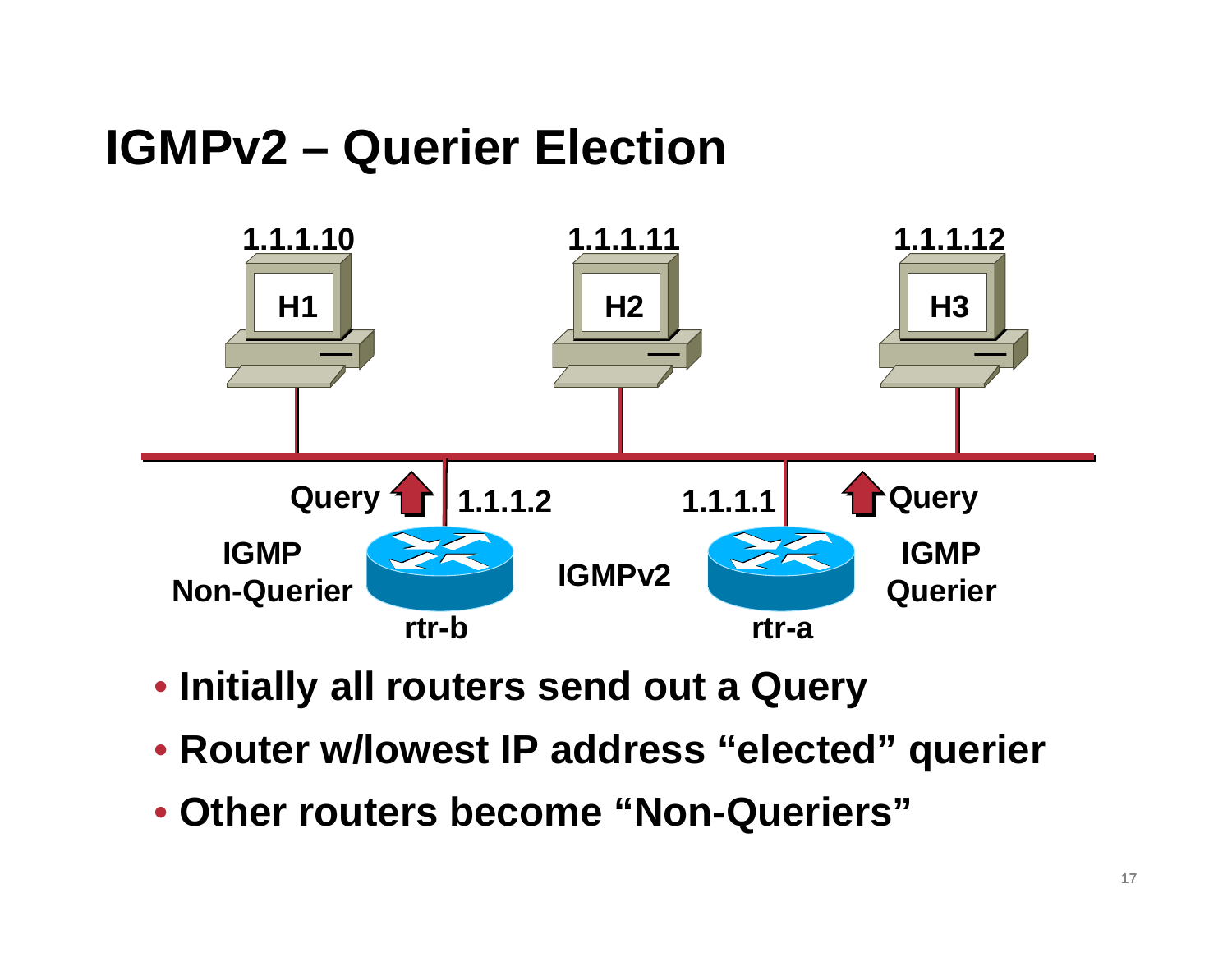#### **IGMPv2 – Querier Election**

#### **Determining which router is the IGMP Querier**

rtr-a>show ip igmp interface e0 Ethernet0 is up, line protocol is up Ethernet0 is up, line protocol is up Internet address is 1.1.1.1, subnet mask is 255.255.255.0 Internet address is 1.1.1.1, subnet mask is 255.255.255.0IGMP is enabled on interface Current IGMP version is 2 CGMP is disabled on interface CGMP is disabled on interface IGMP query interval is 60 seconds IGMP query interval is 60 seconds IGMP querier timeout is 120 seconds IGMP querier timeout is 120 seconds IGMP max query response time is 10 seconds IGMP max query response time is 10 secondsInbound IGMP access group is not set Multicast routing is enabled on interface Multicast routing is enabled on interfaceMulticast TTL threshold is 0 Multicast designated router (DR) is 1.1.1.1 (this system) Multicast designated router (DR) is 1.1.1.1 (this system)**IGMP querying router is 1.1.1.1 (this system)IGMP querying router is 1.1.1.1 (this system)** Multicast groups joined: 224.0.1.40 224.2.127.254 Multicast groups joined: 224.0.1.40 224.2.127.254rtr-a>show ip igmp interface e0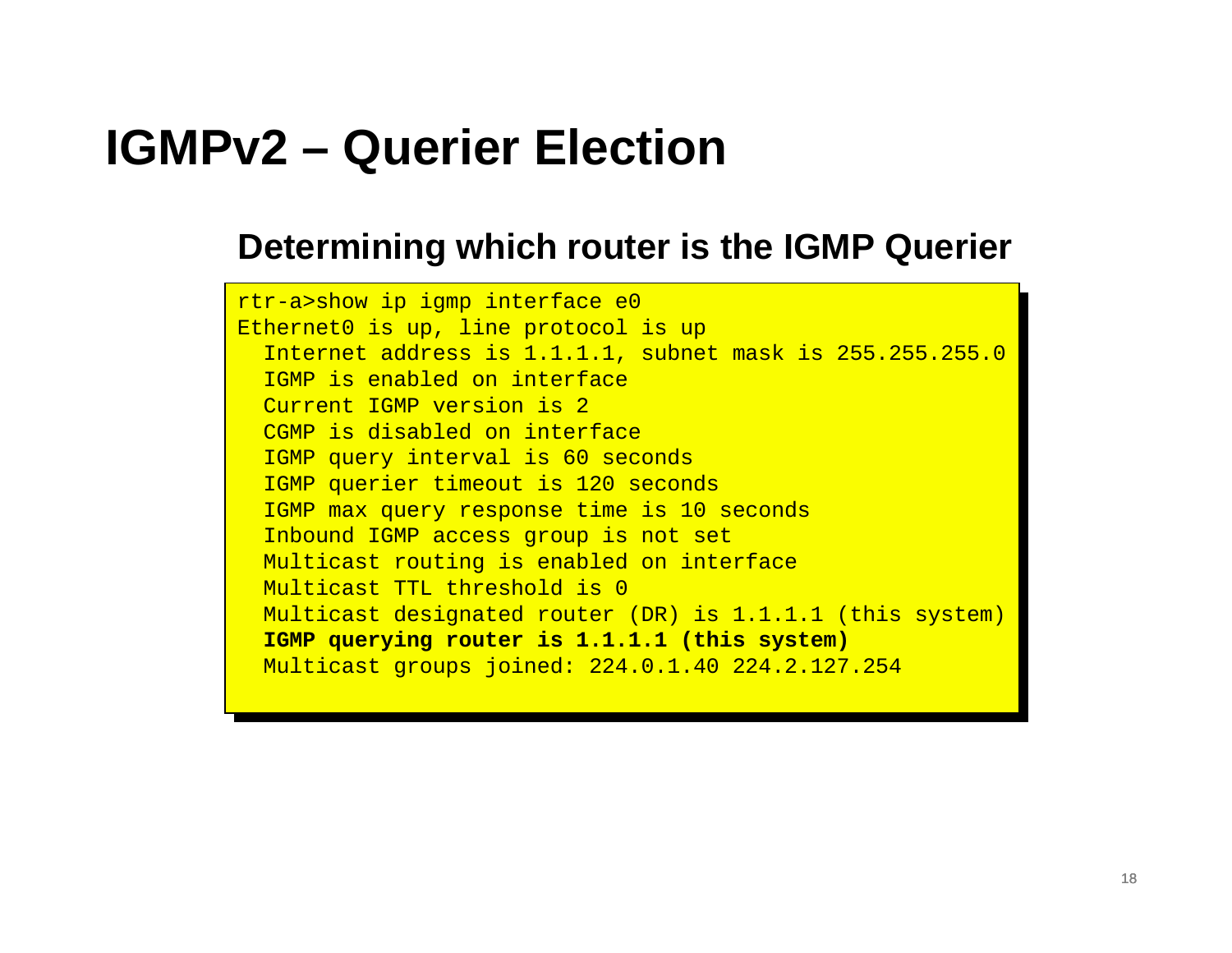#### **IGMPv2 – Maintaining a Group**



- **Router sends periodic queries**
- **One member per group per subnet reports**
- **Other members suppress reports**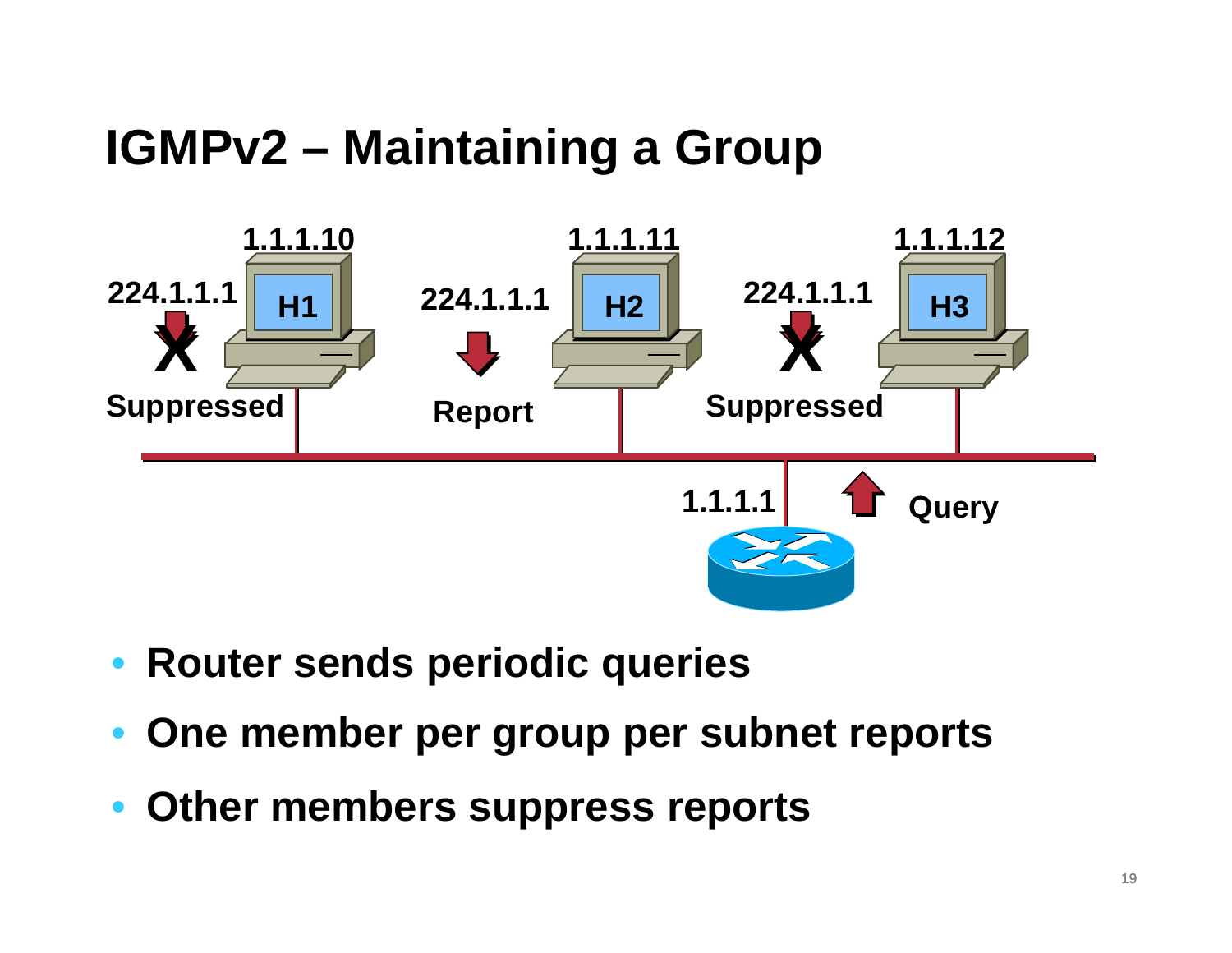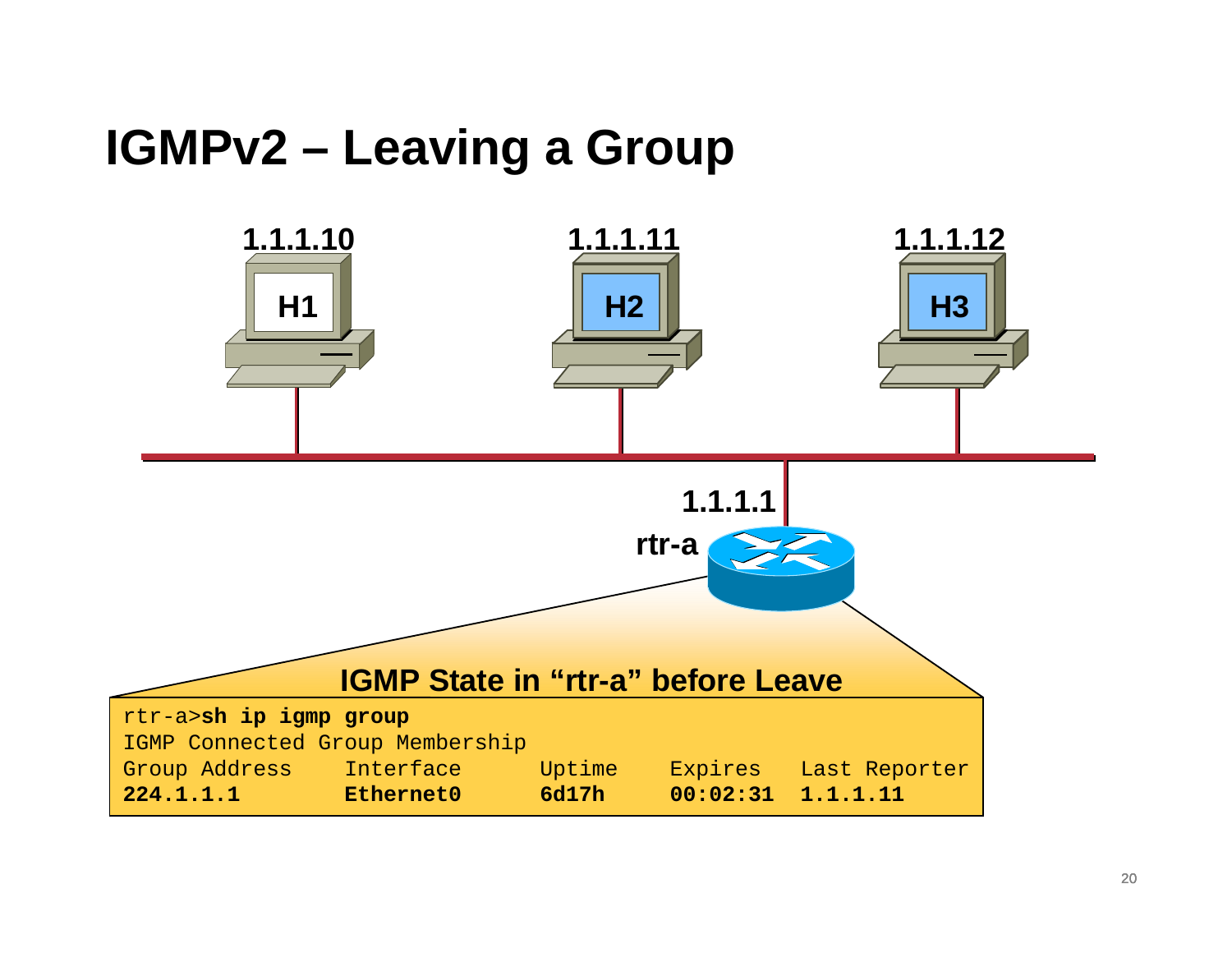

- **H2 leaves group; sends Leave message**
- **Router sends Group specific query**
- **A remaining member host sends report**
- **Group remains active**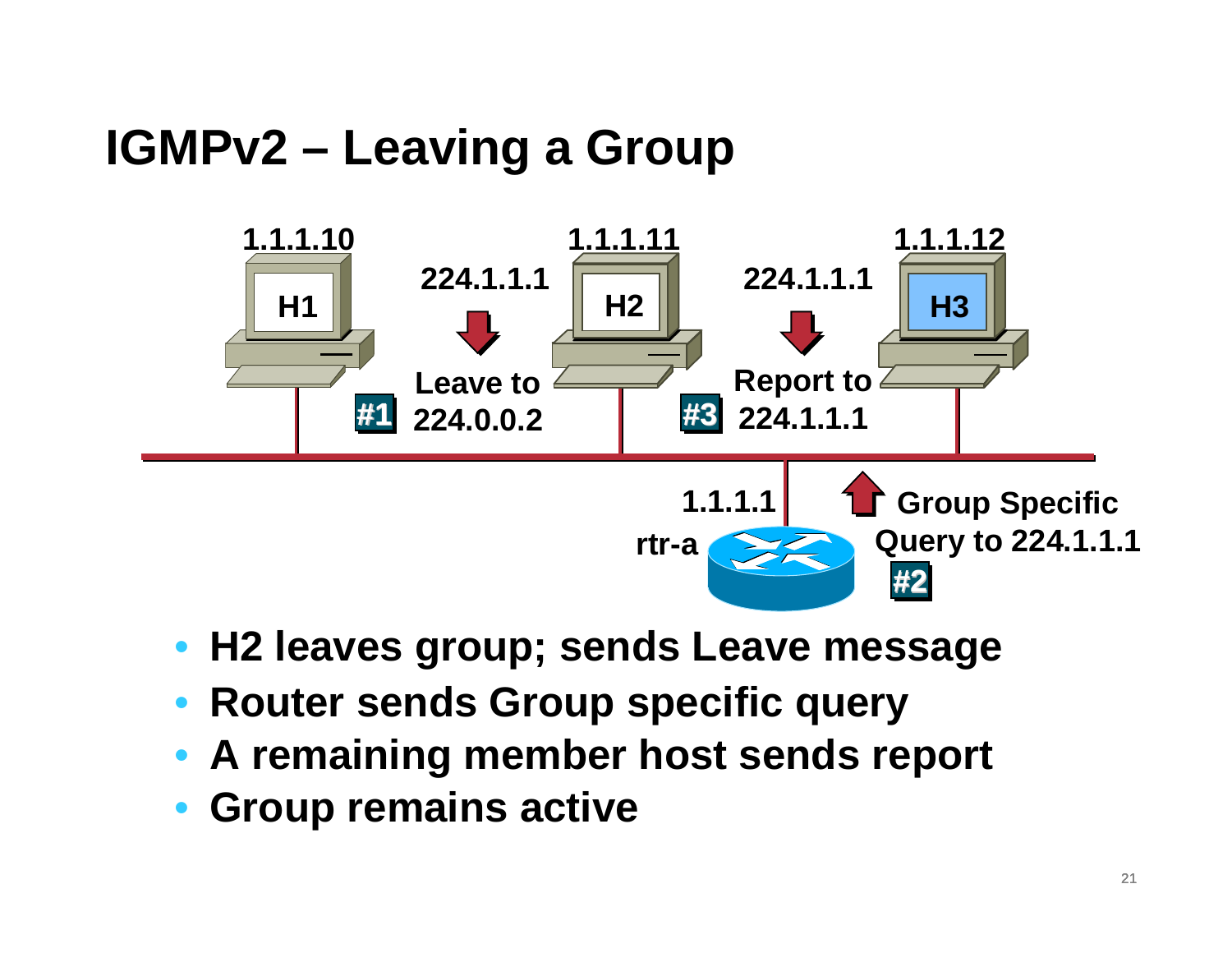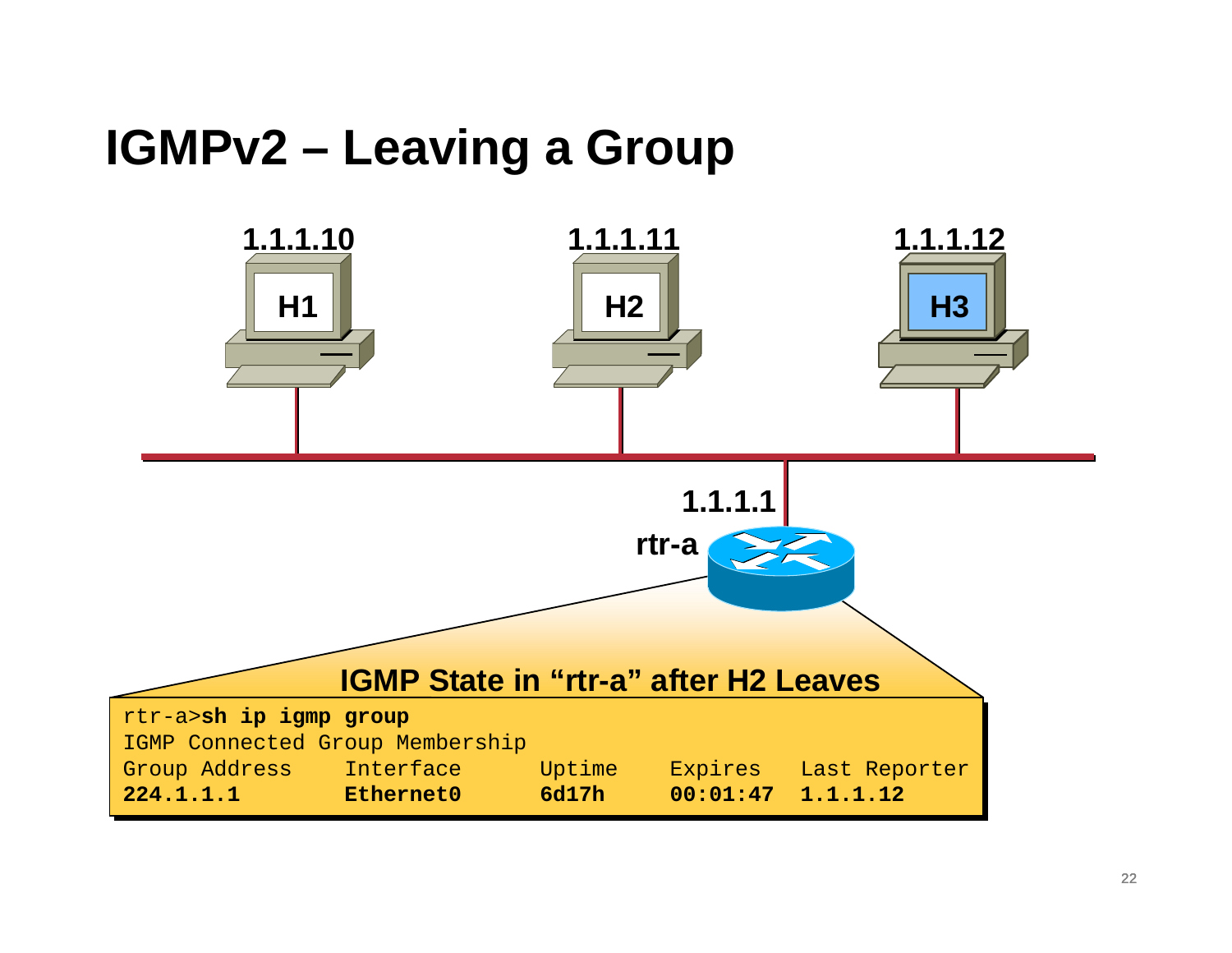

- **Last host leaves group; sends Leave message**
- **Router sends Group specific query**
- **No report is received**
- **Group times out**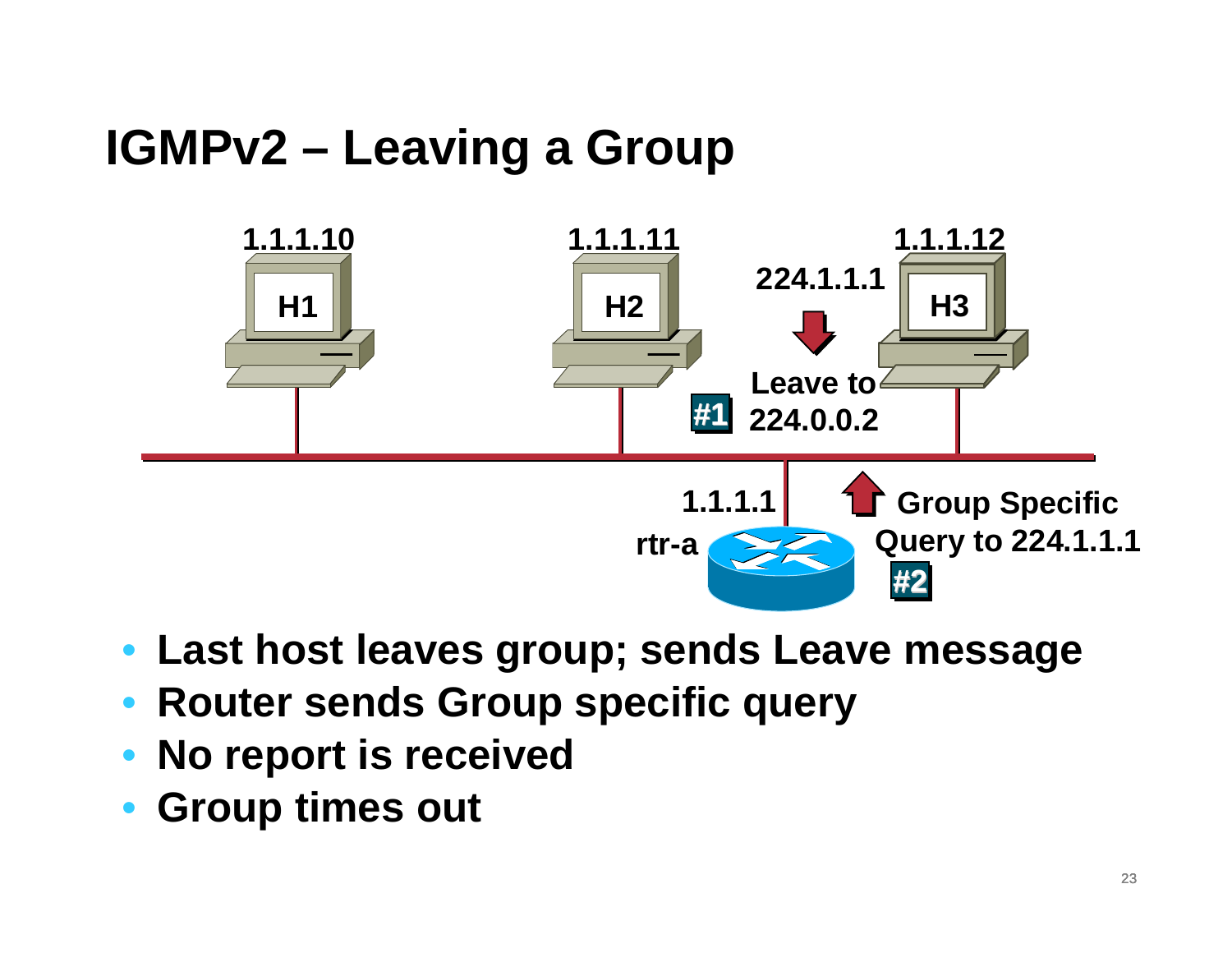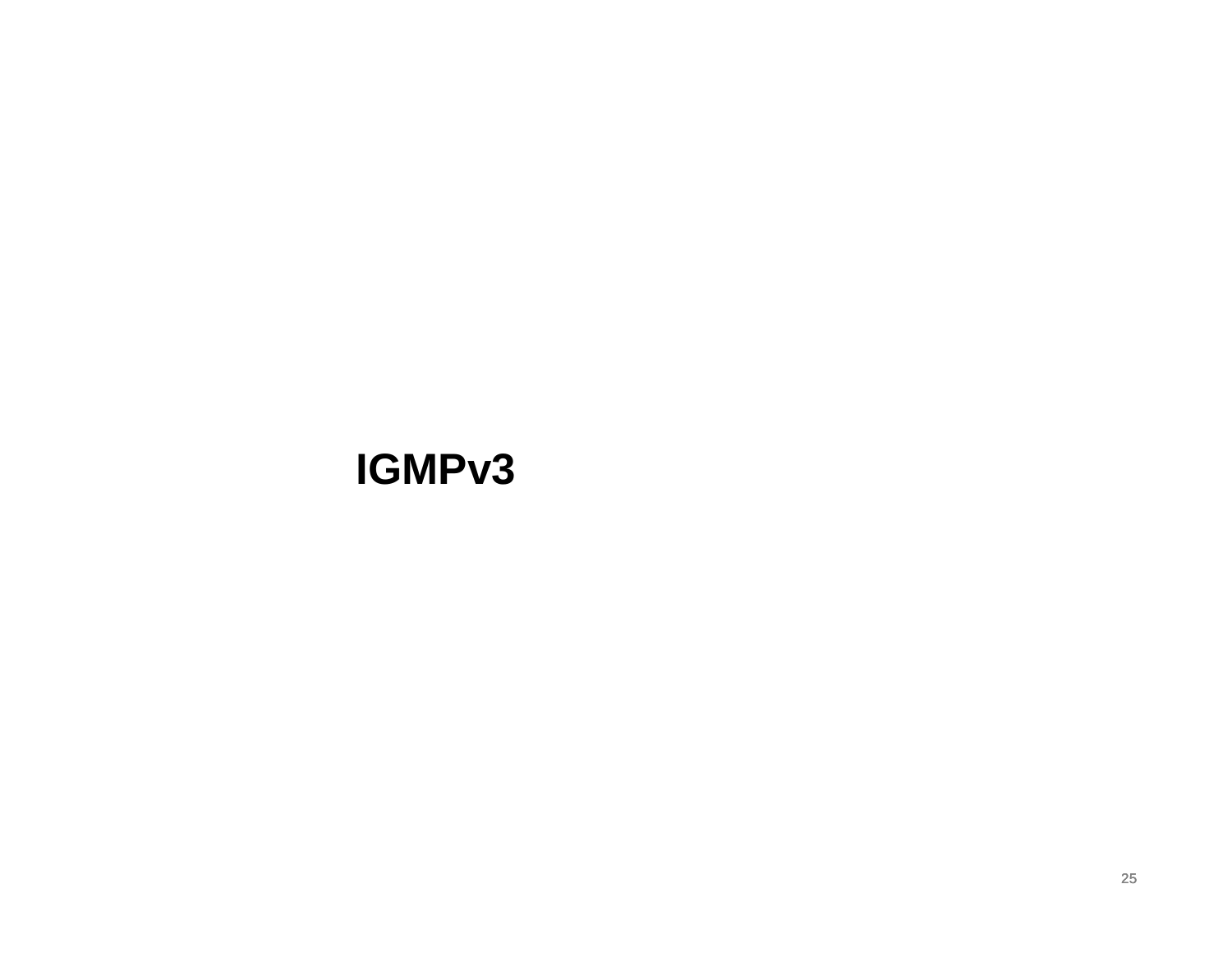#### • **RFC 3376**

- **Adds Include/Exclude Source Lists**
	- **Enables hosts to listen only to a specifiedsubset of the hosts sending to the group**
	- **Requires new 'IPMulticastListen' API**
		- **New IGMPv3 stack required in the O/S.**
	- **Apps must be rewritten to use IGMPv3 Include/Exclude features**
	- **Available in IOS 12.2, 12.1(3)T and 12.0(15)S.**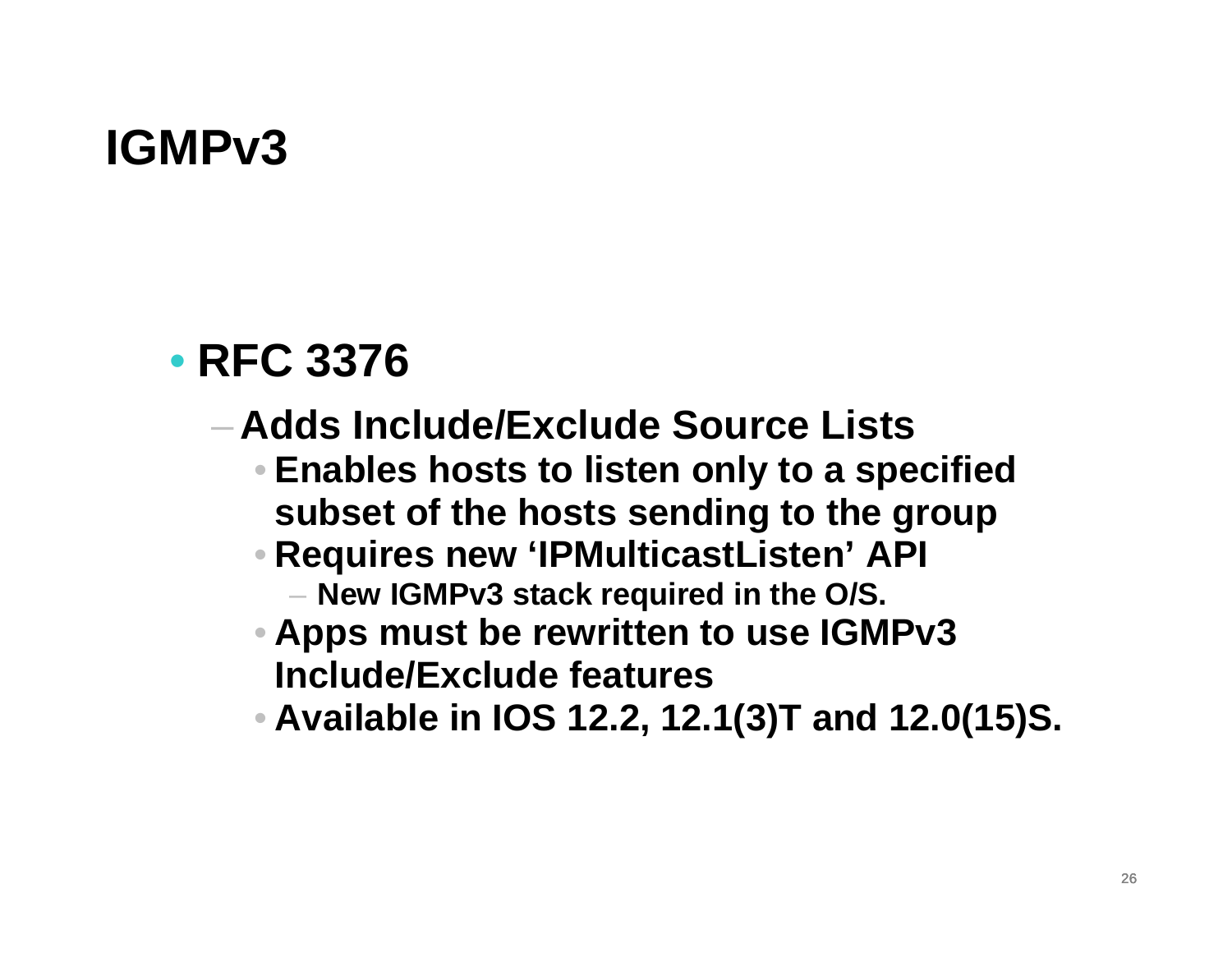## • **RFC 3376**

## **New Membership Report address**

#### • **224.0.0.22 (All-IGMPv3-Routers)**

- **All IGMPv3 Hosts send reports to this address**
	- »**Instead of the target group address as in IGMPv1/v2**
- **All IGMPv3 Routers listen to this address**
- **Hosts do not listen or respond to this address**
- **No Report Suppression**
	- **All Hosts on wire respond to Queries**
	- **Response Interval may be tuned over broad range**
		- »**Useful when large numbers of hosts reside on subnet**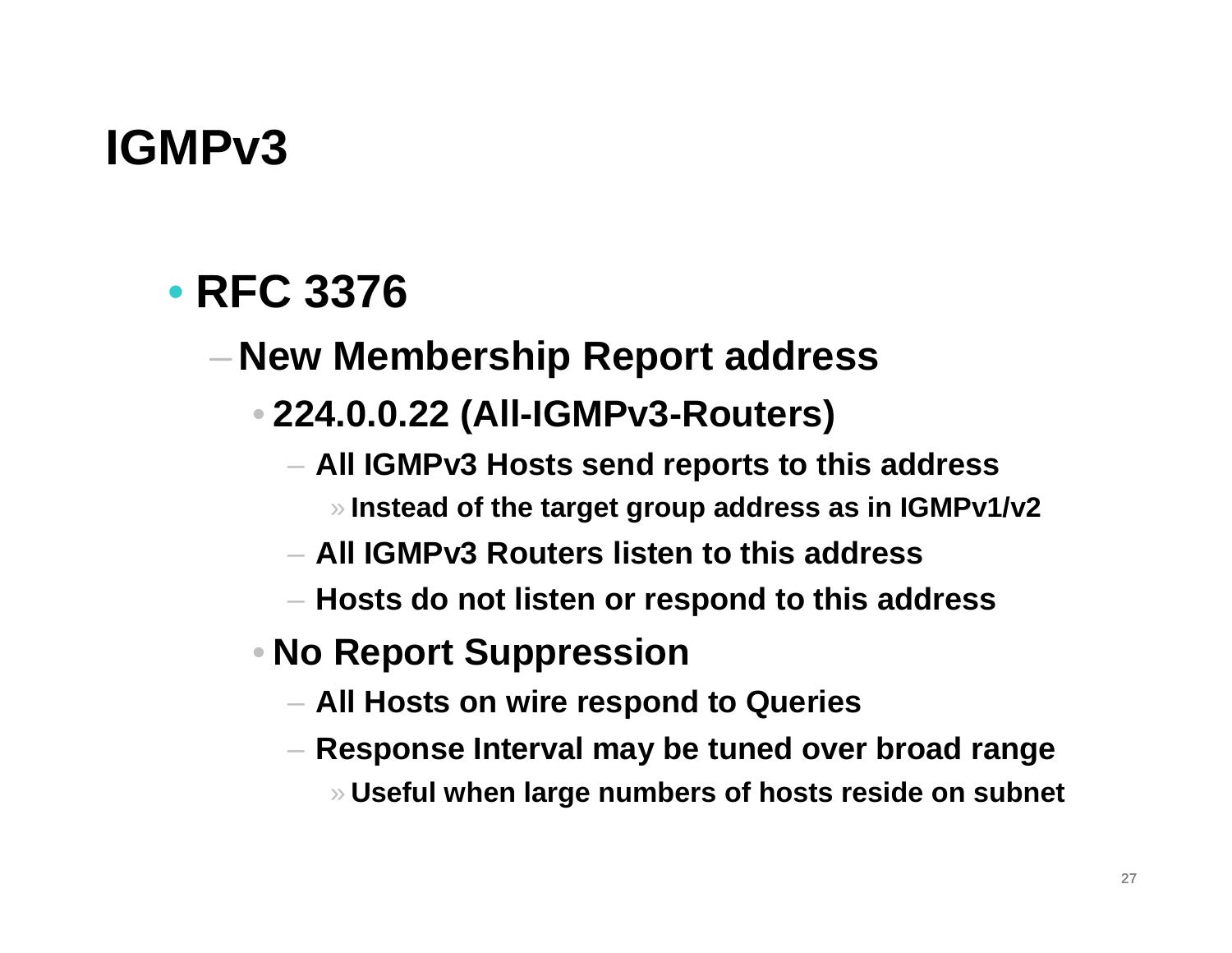#### **IGMPv3 – Query Packet Format**

**Type = 0x11 IGMP Query Max. Resp. Time Max. time to send a responseif < 128, Time in 1/10 secsif > 128, FP value (12.8 - 3174.4 secs)**

**Group Address: Multicast Group Address(0.0.0.0 for General Queries)**

#### **S Flag**

**Suppresses processing by routers**

- **QRV (Querier Robustness Value)Affects timers and # of retries**
- **QQIC (Querier's Query Interval)Same format as Max. Resp. Time**
- **Number of Sources (N)(Non-zero for Group-and-Source Query)**

**Source AddressAddress of Source** 

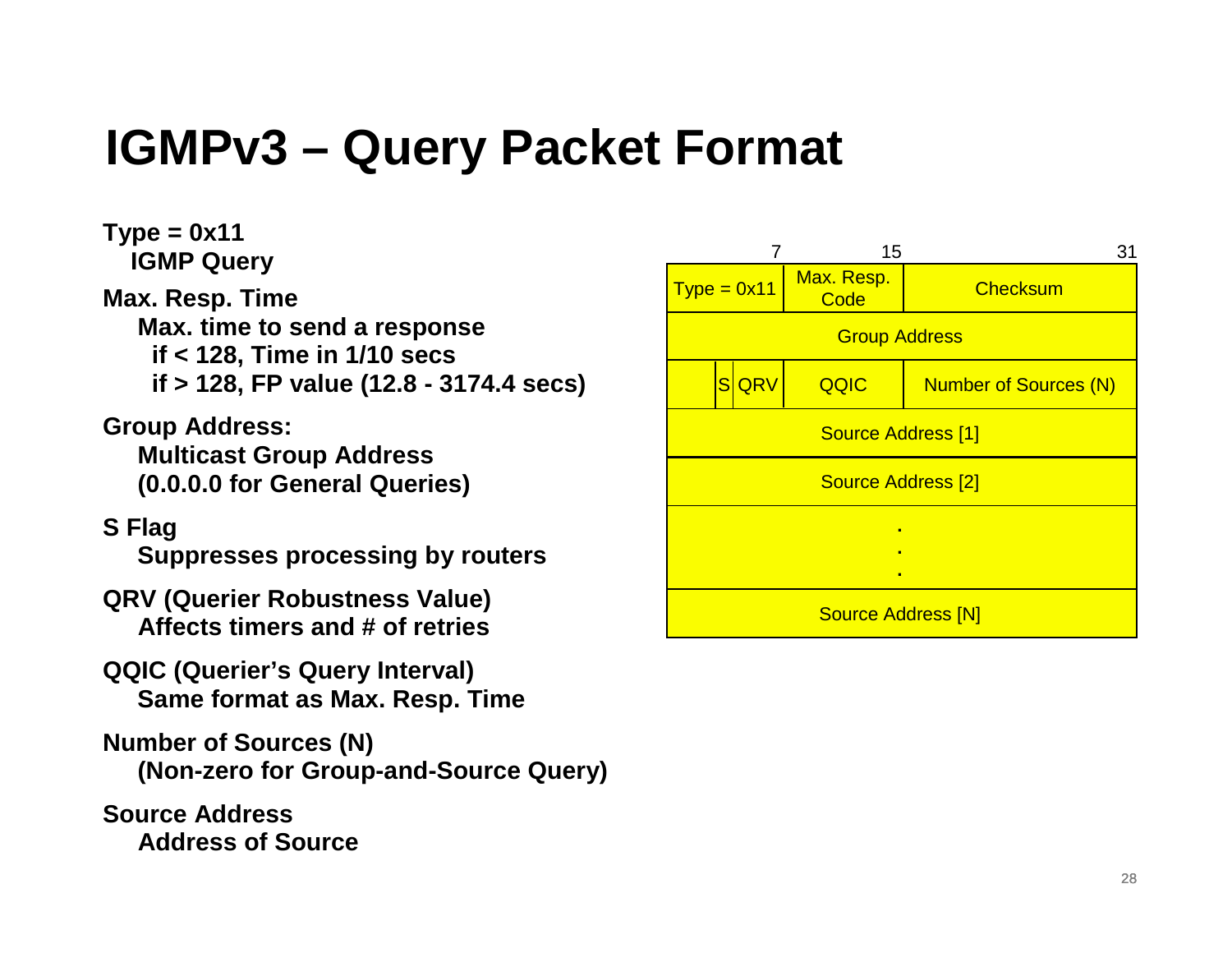#### **IGMPv3 – Report Packet Format**



**# of Group Records (M)Number of Group Records in Report**

**Group Records 1 - M**

 **Group address plus list of zero or more sources to Include/Exclude(See Group Record format)**

**Record Type Include, Exclude, Chg-to-Include, Chg-to-Exclude, Add, Remove**

**# of Sources (N)Number of Sources in Record**

**Source Address 1- NAddress of Source**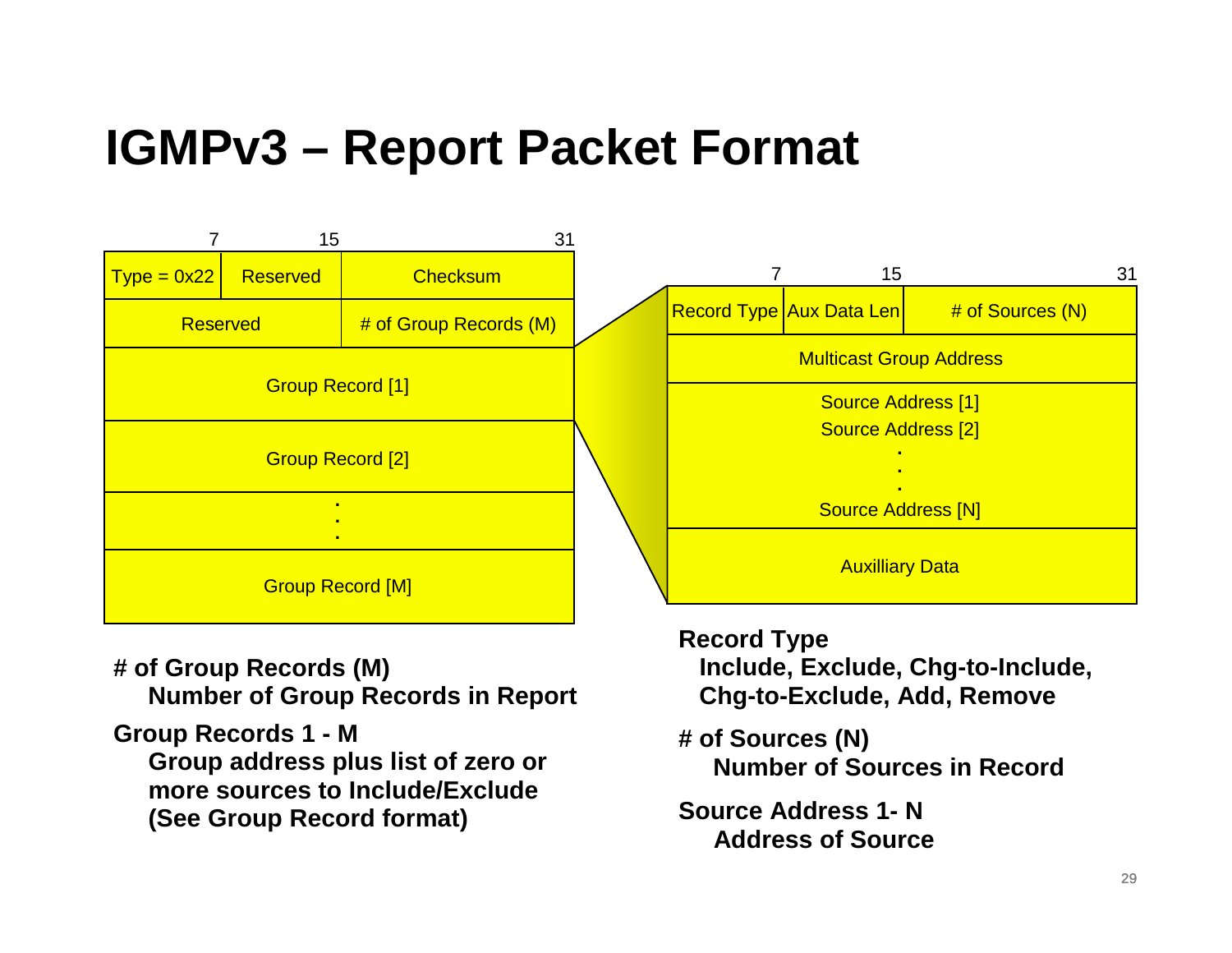#### **IGMPv3 Example**



**H1 - Member of 224.1.1.1**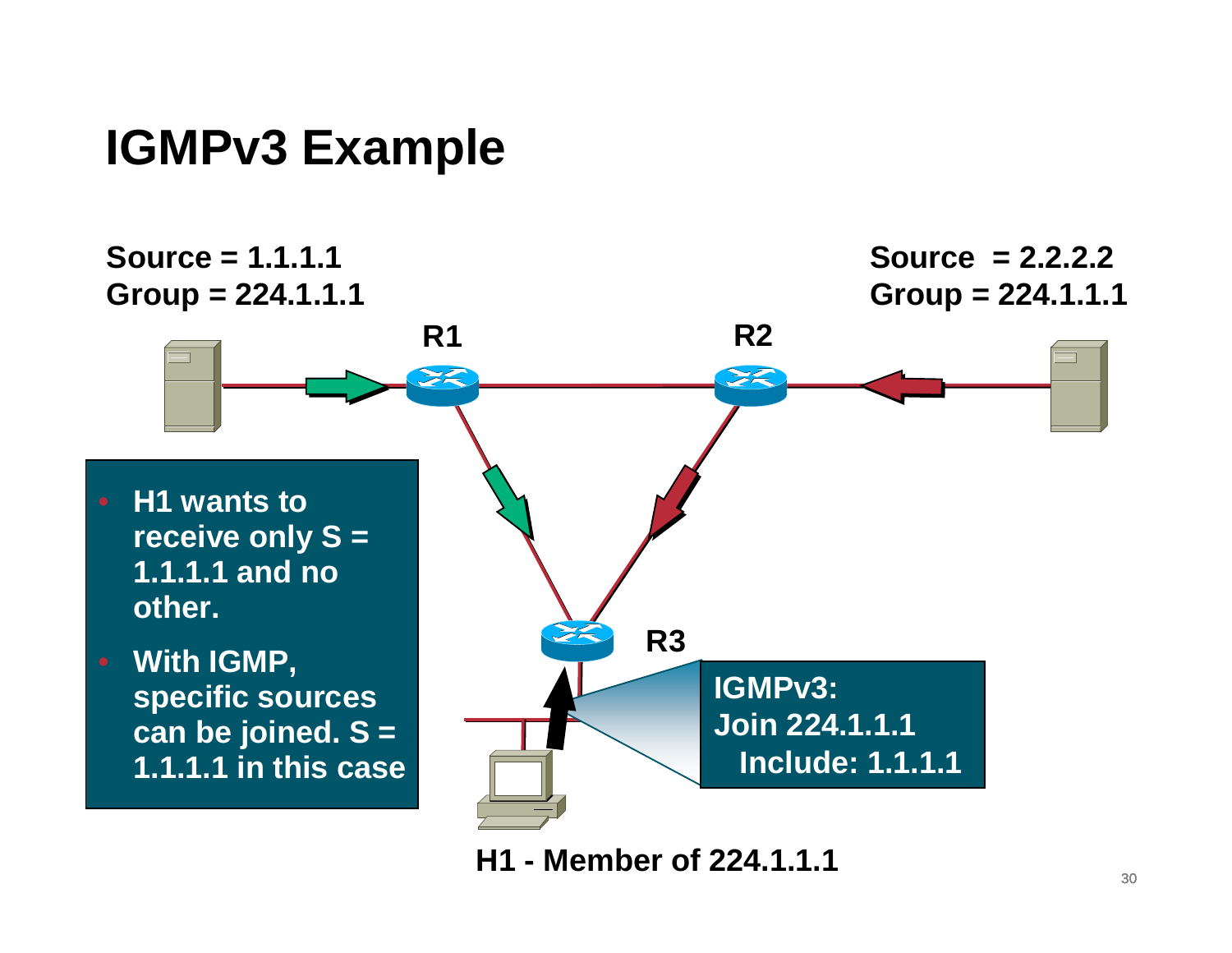## **IGMPv3 – Joining a Group**



• **Joining member sends IGMPv3 Report to 224.0.0.22 immediately upon joining**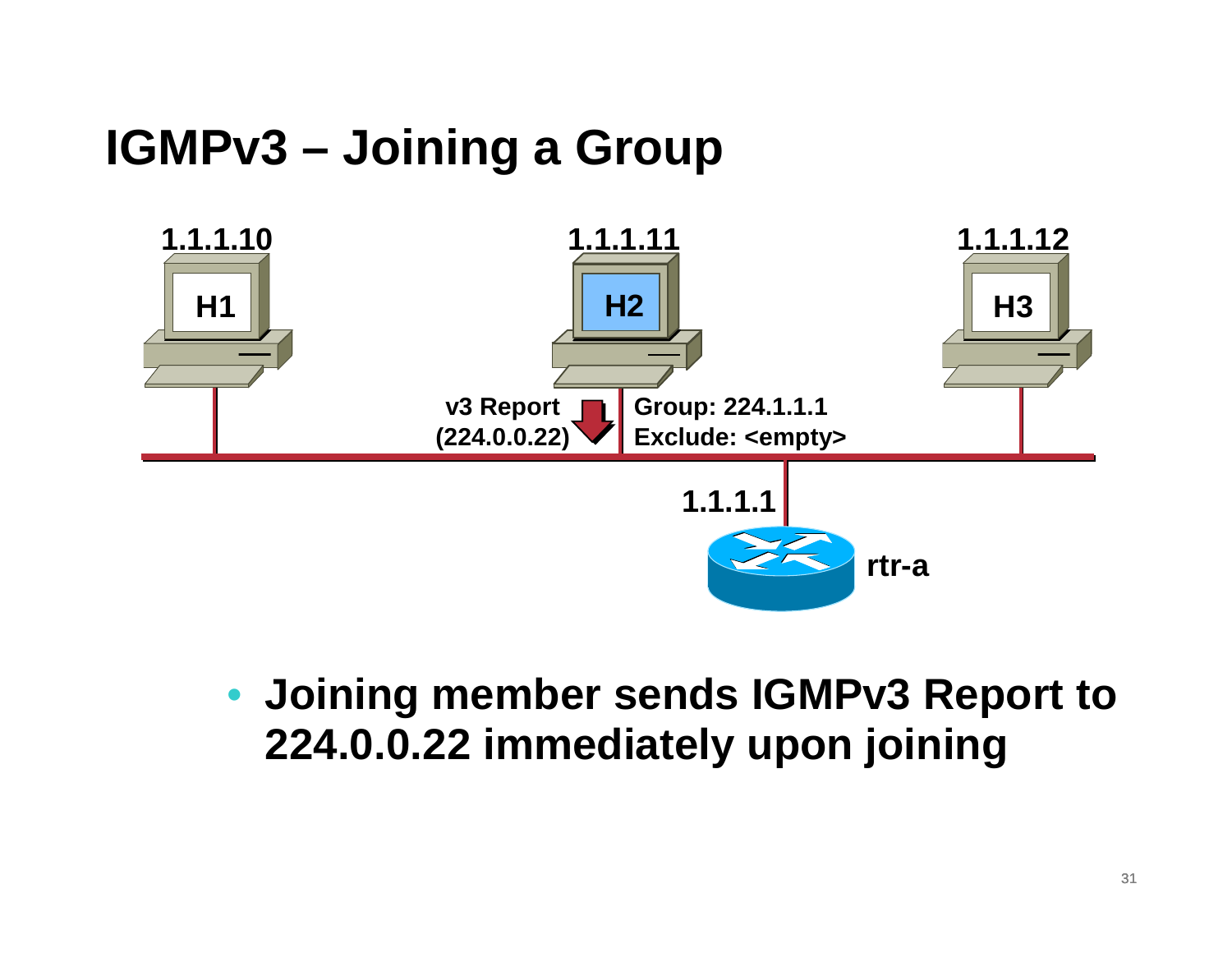## **IGMPv3 – Joining specific Source(s)**



- $\bullet$  **IGMPv3 Report contains desired source(s) in the Include list.**
- **Only "Included" source(s) are joined.**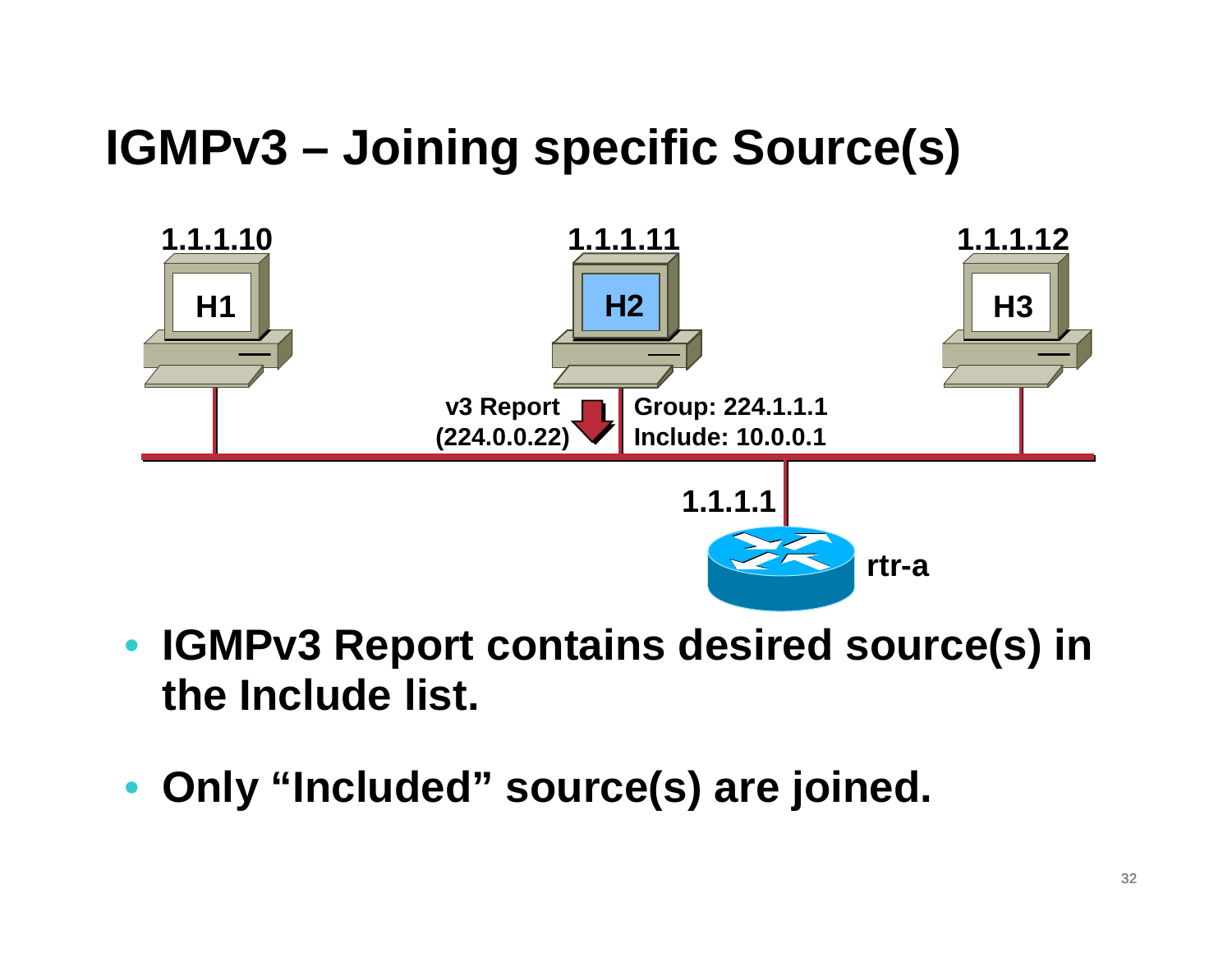## **IGMPv3 – Excluding specific Source(s)**



- **IGMPv3 Report contains undesired source(s) in the Exclude list.**
- **All sources except "Excluded" source(s) are joined.**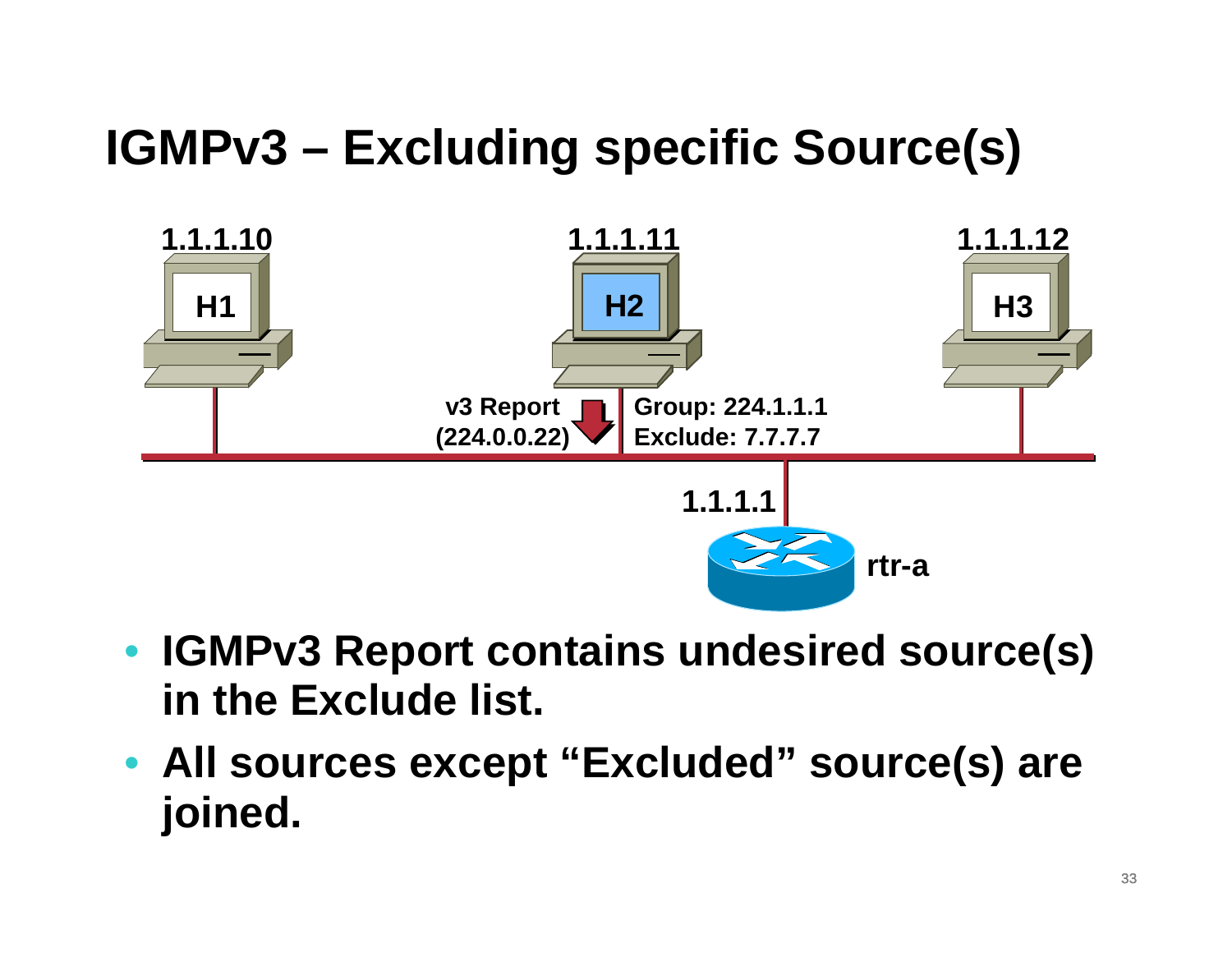#### **IGMPv3 – Maintaining State**



- **Router sends periodic queries**
- **All IGMPv3 members respond**
	- **Holland** Company **Reports contain multiple Group state records**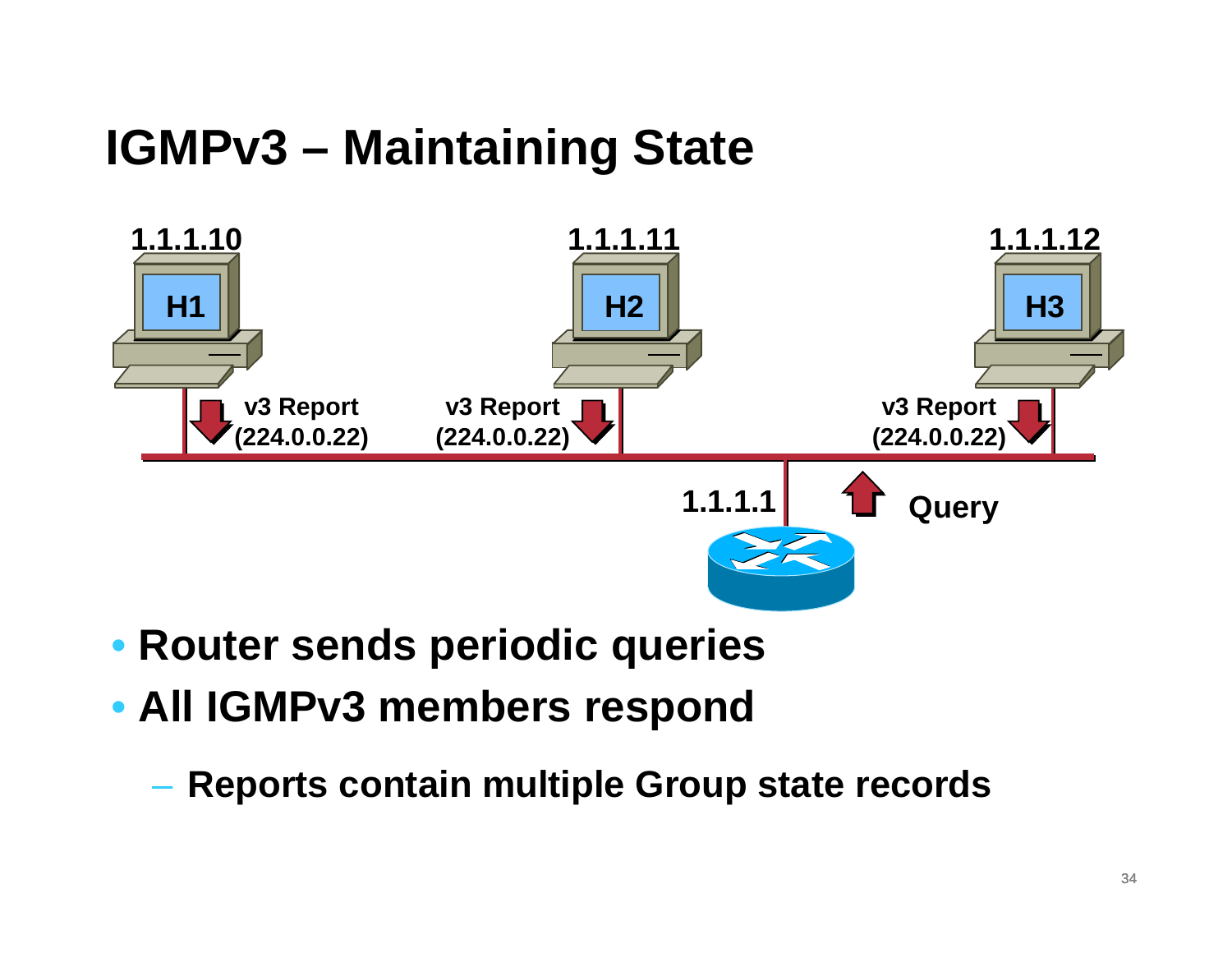#### **L2 Multicast Frame Switching**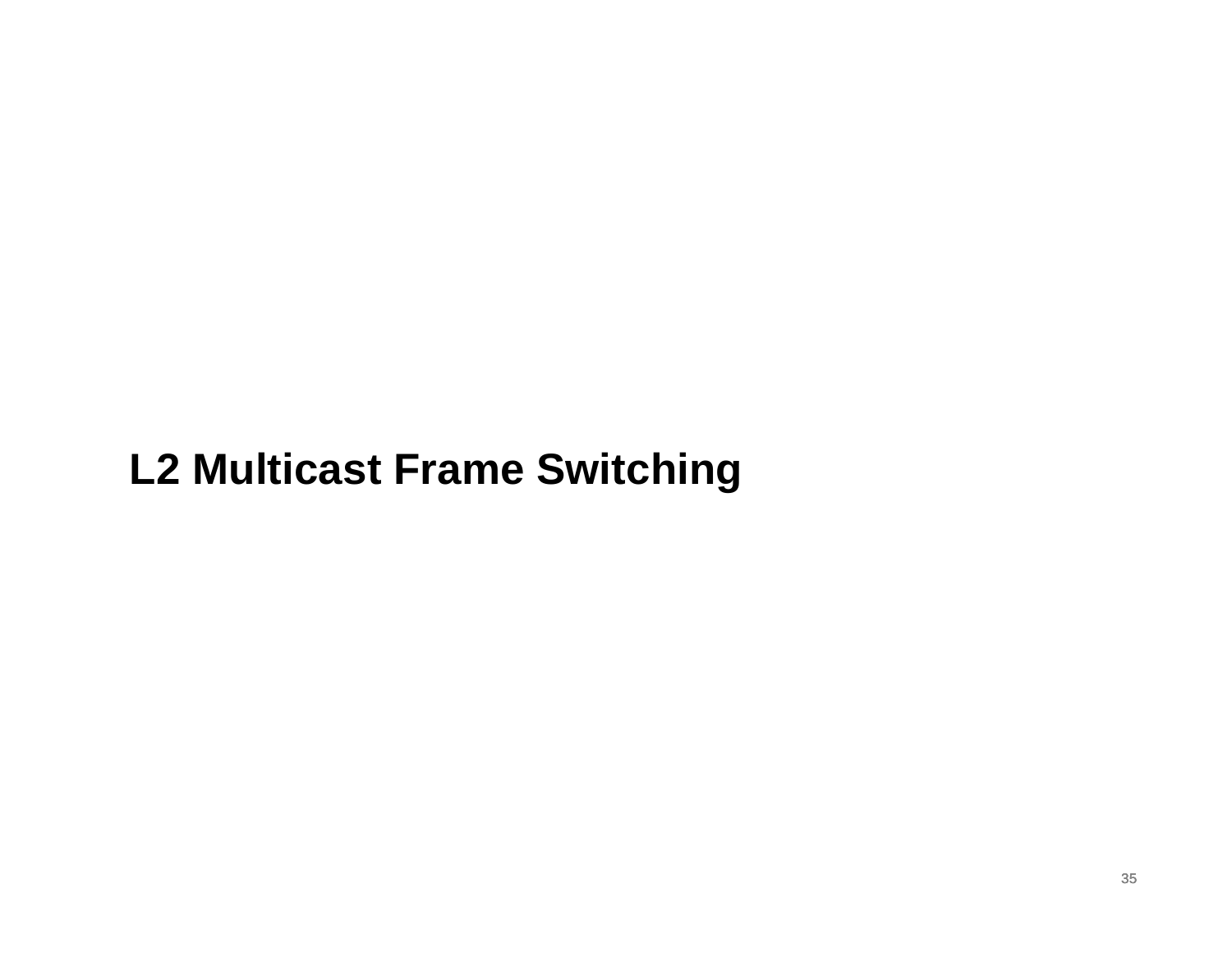## **L2 Multicast Frame Switching**

# **Problem: Layer 2 Flooding of Multicast Frames**

- **Typical L2 switches treat multicast traffic as unknown or broadcast and must "flood" the frame to every port**
- **Static entries can sometimes be set to specify which ports should receive which group(s) of multicast traffic**
- • **Dynamic configuration of these entries would cut down on user administration**

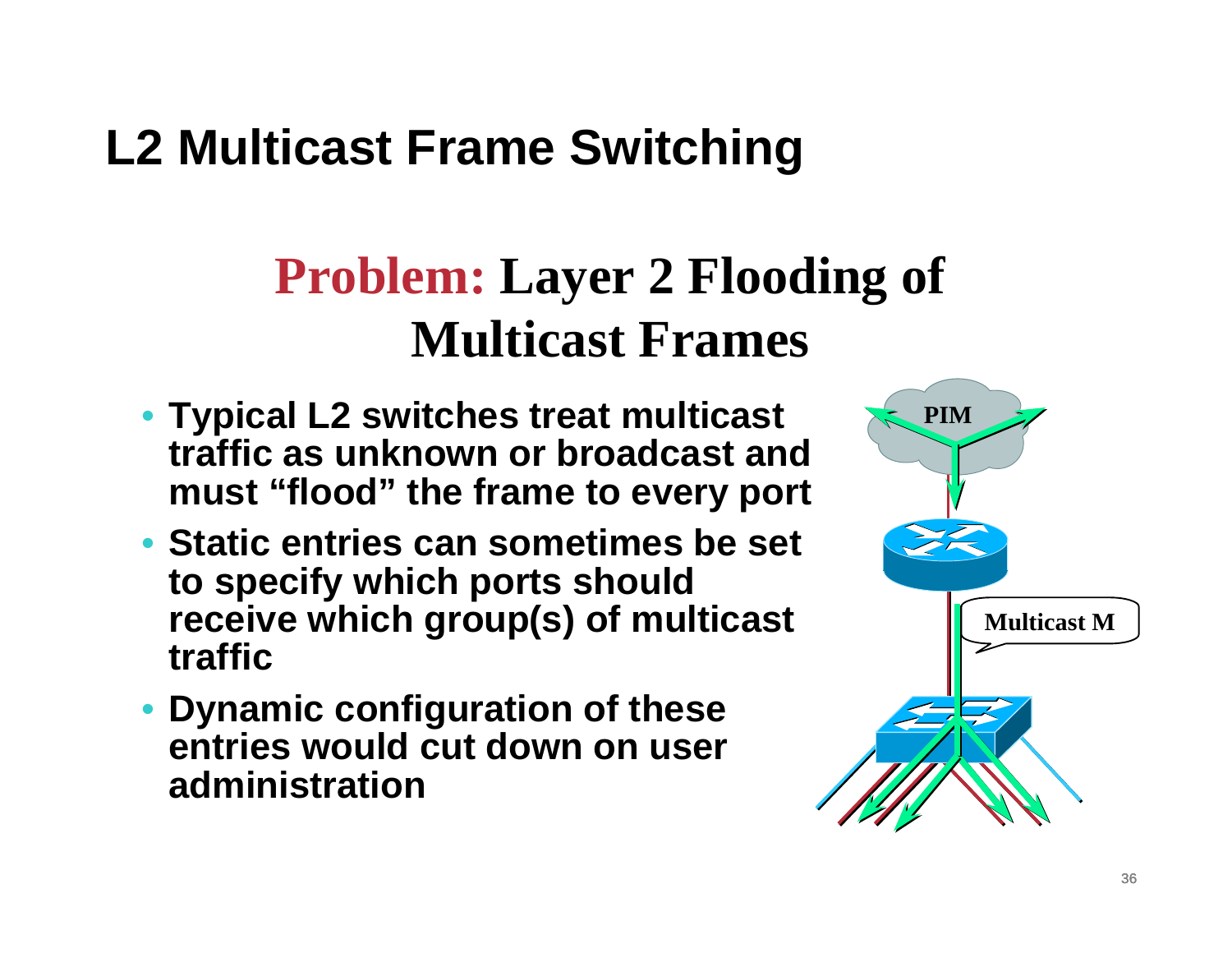#### **IGMP Snooping**